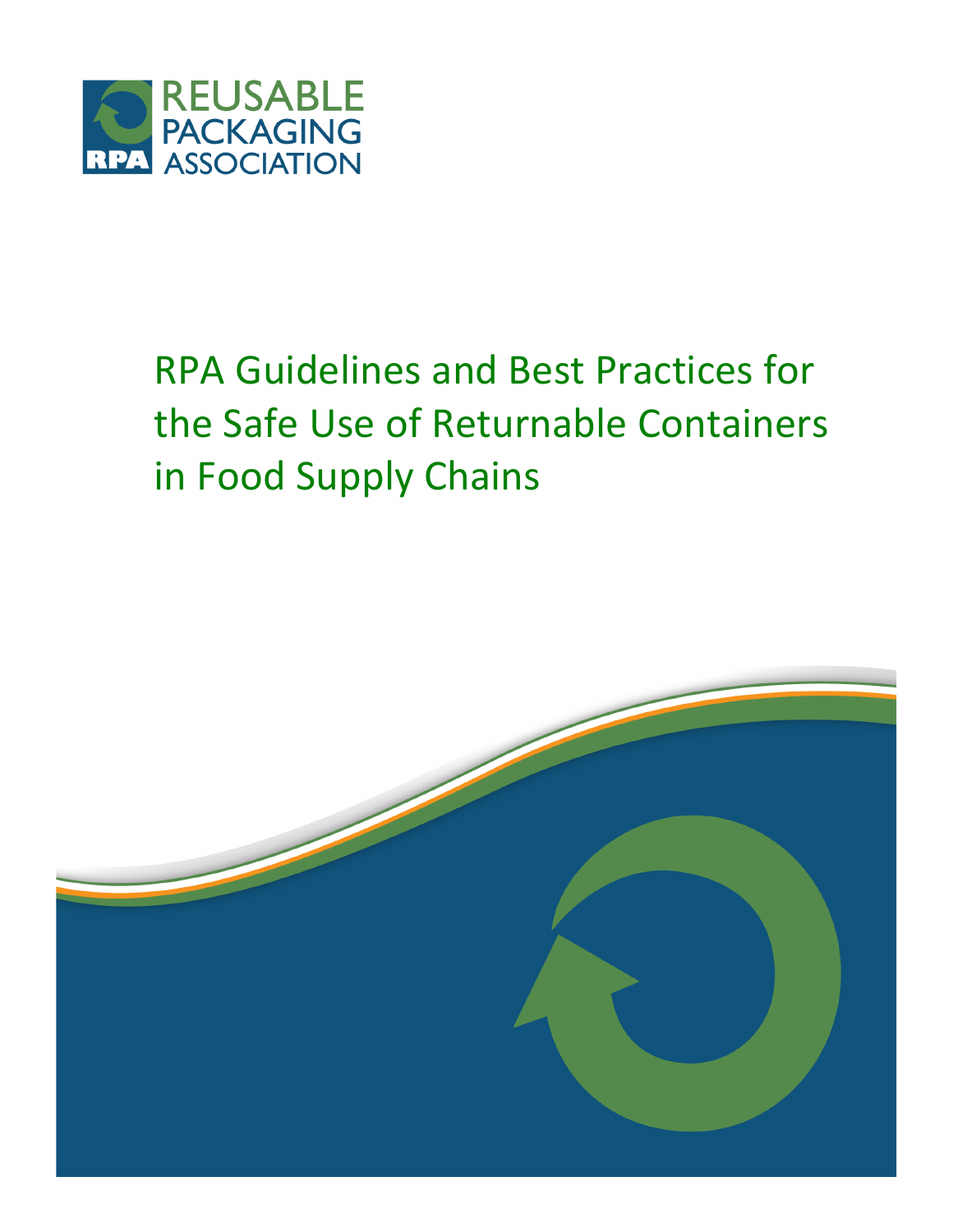

# **Table of Contents**

Introduction

Scope

Purpose

Issue: Maintenance and Surveillance of Food Safety

Issue: Food Defense

Issue: Sanitation

Issue: Transportation

Issue: Receiving

#### Issue: Storage

Issue: Returning

Issue: Usage

Issue: Testing

Appendix A Label Adhesive Test Methodology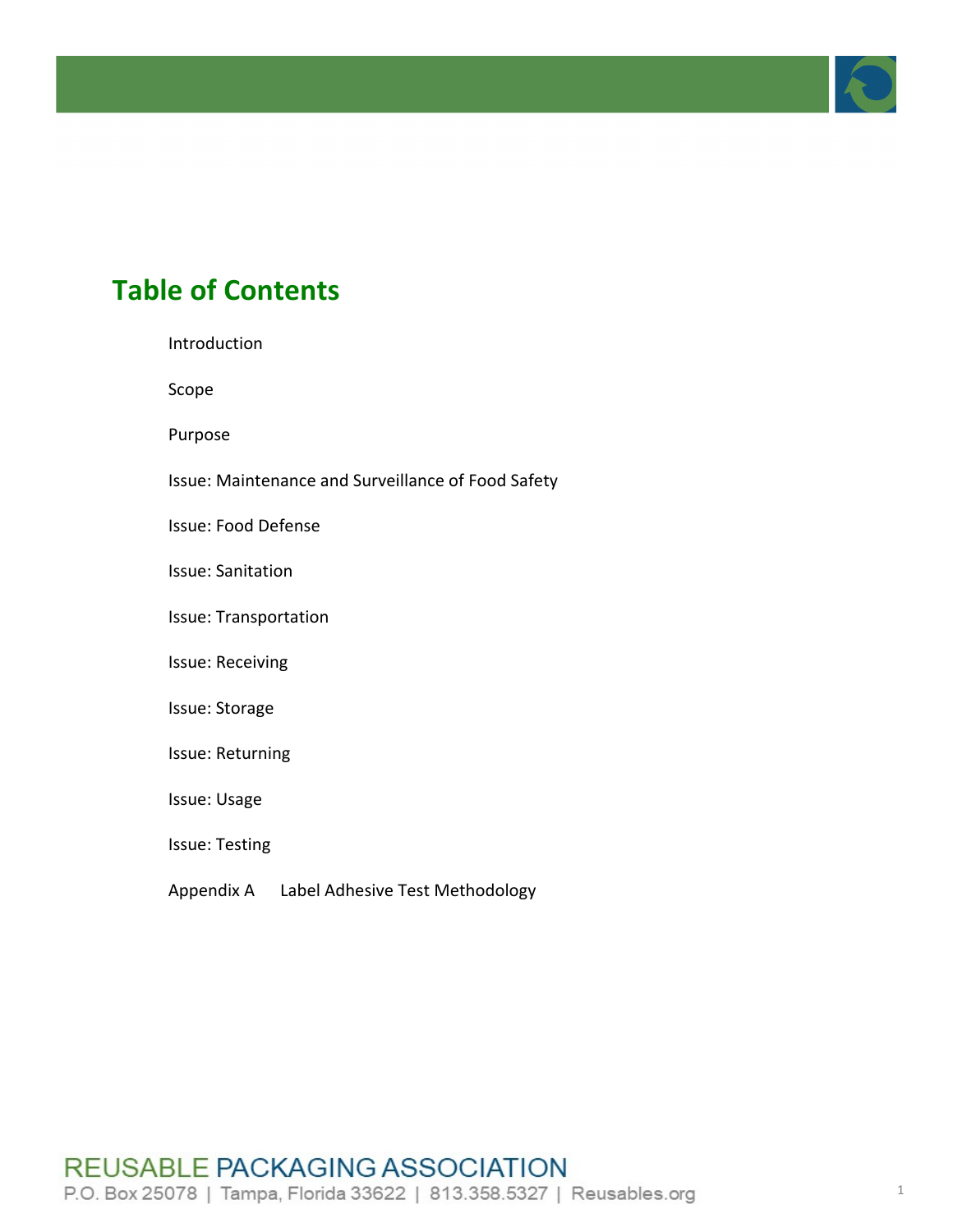

# **Introduction**

The FDA "Guide to Minimize Microbial Food Safety Hazards for Fresh Fruits and Vegetables," was released in 1998 and revisited in 2008. While it predominantly outlines Good Agricultural Practices known as GAPs, the general food safety guidance is related and extremely useful in a wash operation designed to wash, rinse and sanitize Reusable Plastic Containers, or RPCs. Because RPCs predominantly transport fresh fruits and vegetables, the sections regarding transportation, cooling, packing and storage of fresh produce are especially relevant.

The RPC wash process also follows Good Manufacturing Practices, or GMPs. These are designed closely with chapters 4, 5 and 6 of the 2013 FDA model Food Code. These GMPs cover equipment, utensils, water, plumbing, waste and physical facilities. When combined with proper employee hygiene and food defense practices, these GMPs form the core of a RPC wash operation.

This guidance document was created by the Reusable Packaging Association to help ensure that these best practices are followed throughout the supply chain and by all industry participants. This will serve as a concerted effort between all users within the supply chain. To achieve this goal, RPA formed a committee in January 2014 consisting of members from retailers, grower shippers, manufacturers, industry associations and RPC providers who gathered to work together in an effort to design and agree upon a number of best practices that will align the RPC industry under the goal of food safety, which is inclusive of ensuring biosecurity throughout the supply chain.

In the past, GMPs and the principles of Hazard Analysis Critical Control Point (HACCP) programs have been adequate. However, as RPCs have continued to become more prevalent in the supply chain, and their use has continued to grow significantly every year, a greater understanding of what is required from each member of the supply chain has become necessary. It was clear when originally creating this RPC Food Safety Committee that all RPC users have a role to play for the safe and efficient use and growth of RPCs.

# **Scope**

The scope of this document encompasses the handling and use of RPCs within various points in the supply chain including: washing, handling, storage, packing, displaying and recollecting.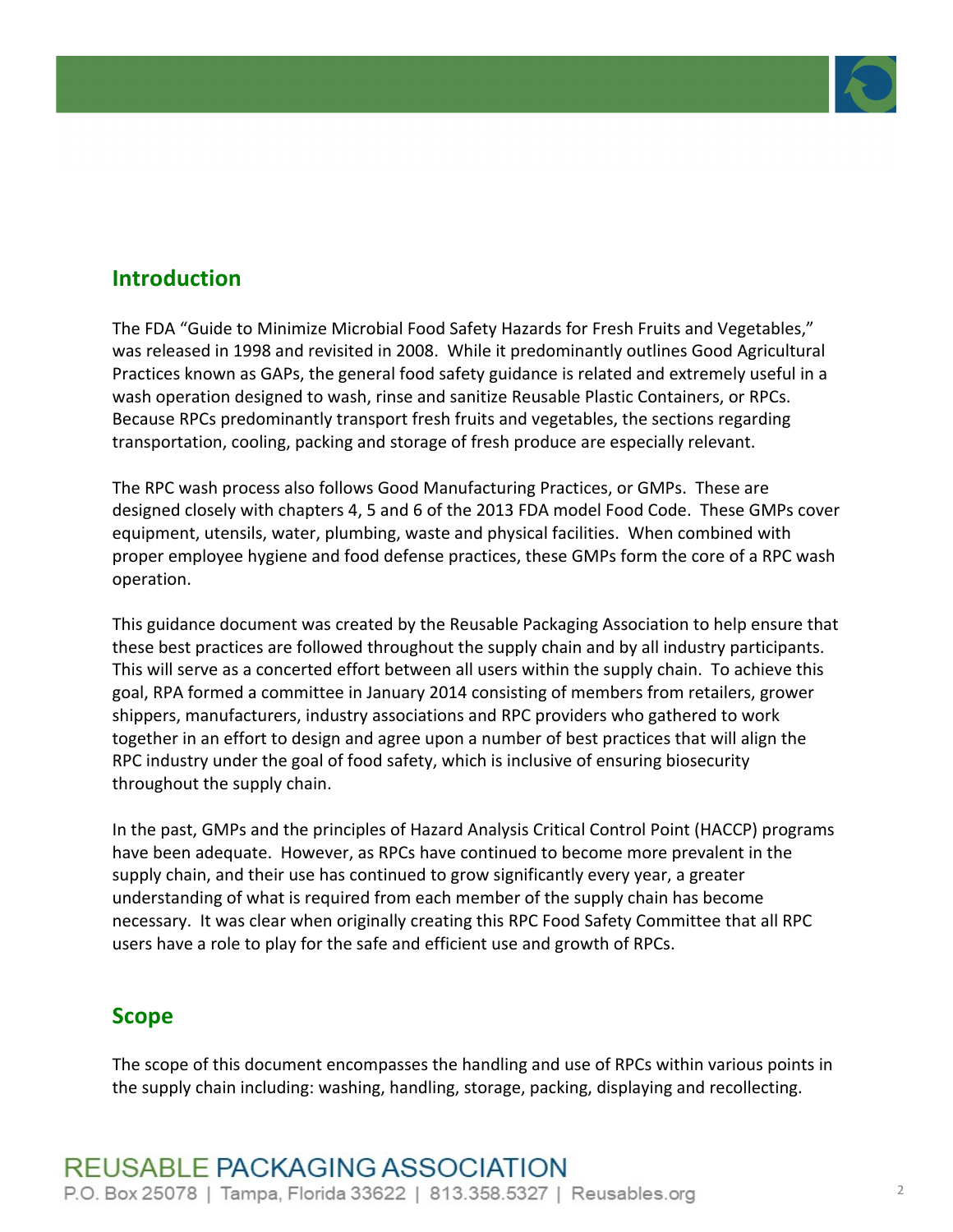

While it broadly covers RPC use throughout the supply chain, it also addresses fresh fruits and vegetables, fresh meat and eggs and other perishables predominantly shipped in RPCs.

Safe RPCs depend upon many factors; most importantly, the diligent efforts and food safety commitment of many parties throughout the distribution chain. No single resource document can anticipate all food safety issues or provide answers to all food safety questions. This guidance document focuses on best practices that contribute to the safest possible RPCs for use in fresh and perishable products.

It is the intention of this document to encourage all companies involved in RPC use in the supply chain to implement the recommendations and guidelines in order to encourage safe production and handling of perishable foods in RPCs. In addition, all other opportunities to provide food safety education to all supply chain partners should be made. Together with a commitment to implement these guidelines and provide continuing food safety education, the RPC industry and its users are helping to do their part to ensure consistently clean and safe RPCs.

These guidelines are intended to be suggested best practices associated with the RPC industry. All the contributors and reviewers ensure no claims or warranties about any actions contained herein. It is the responsibility of the readers of this document and the RPC providers and their customers to maintain strict compliance with all local, state and federal laws, rules and regulations. While these guidelines are designed to facilitate the development of RPC best practices, they do not certify compliance to regulatory laws. Users of this document must understand that knowledge regarding food safety changes. Continuous improvements must be made to both this document and policies and procedures employed by the RPC industry and its users.

# **Purpose**

The issues identifed in this guidance document are intended for the RPC industry providers and their users within the fresh food supply chain. It is the intention of the authors and participants of the committee responsible for this document that if the recommendations are effectively implemented, it would represent the best practices for use of RPCs within all segments of the fresh food supply chain.

The RPA would like to thank the following contributors for their leadership in this effort:

- Iris Bitterlich, BC Greenhouse Grower's Association
- Mike Reed, BC Hothouse
- Jane Proctor, Canadian Produce Marketing Association
- Anne Fowlie, Canadian Horticultural Council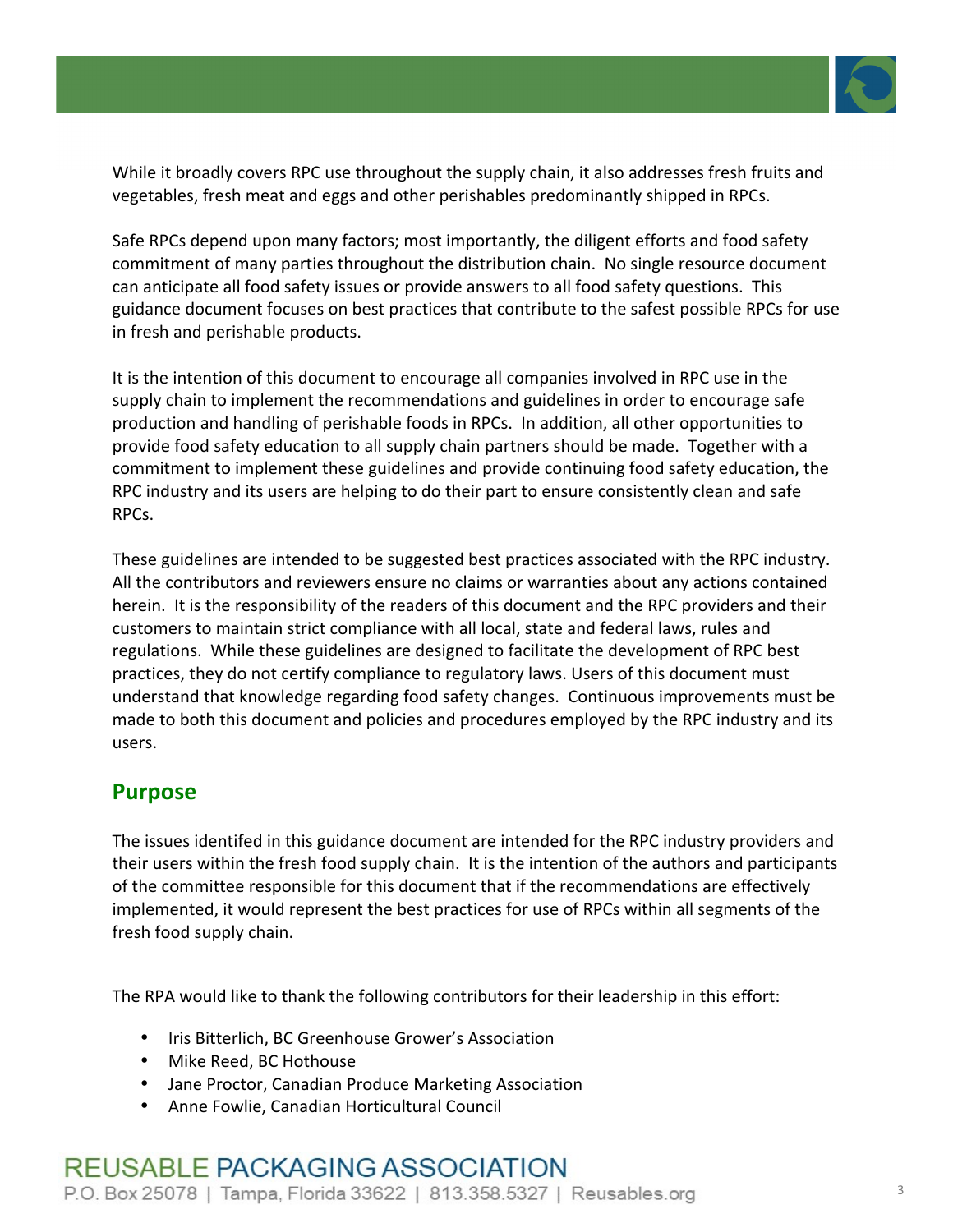

- Blane Seley, Dole
- Paul Forsythe, DRG Tech
- Phil Smith, Label and Barcode
- Jay Shirodker, Loblaw
- Ed Treacy, Produce Marketing Association
- Jerry Noland, Safeway
- Dan Vache, United Fresh Produce Association
- Claude Laniel, Union of Agricultural Producers of Quebec
- Michael Bledsoe, Village Farms
- James Ball, WalMart

The RPA also thanks the members of the Working Group for their effort producing these guidelines:

- Paul Pederson, IFCO (Chair)
- Joseph Pham, Polymer Logistics
- Carl Glick, Polymer Logistics
- Danny Bartal, Polymer Logistics
- Greg Gorski, Tosca Ltd.
- Steve Teclaw, Tosca, Ltd.
- Bob Klimko, ORBIS Corporation
- Phil Davis, The Kroger Company
- Tim Hoffman, XtremeRFID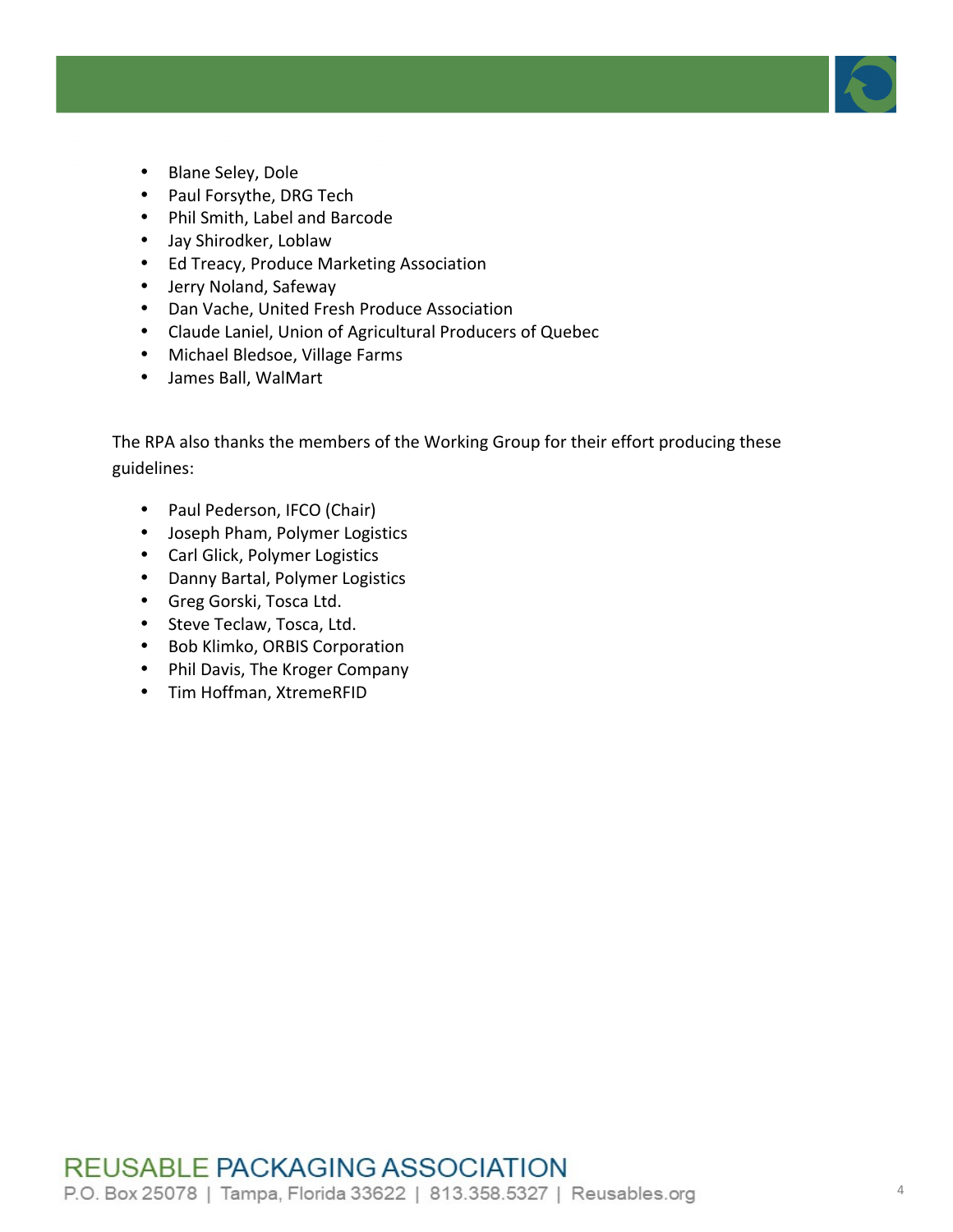

# **1. Issue: Maintenance and Surveillance of Food Safety**

Maintenance for food safety programs creates the foundation of effective mitigation of food safety risk and the associated hazards. Without them, all other activities to safeguard our product would fall short. The Reusable Packaging Association (RPA) has developed the following prerequisite programs to guide our businesses and act as the foundation of our industry's food safety program.

### **1.1 THE!BEST!PRACTICES ARE:**

### **1.1.1** Adopting Good Manufacturing Practices (GMPs)

- 1.1.1.1 RPA prerequisite programs are the practices and conditions followed immediately prior to and during the implementation of a company adopted HACCP program designed to ensure food safety of RPCs or other food contact containers.
- 1.1.1.2 These prerequisite programs provide the foundation for our HACCP and quality programs, and they help reduce the likelihood of biological, chemical and physical hazards.

### **1.1.2 Implementing!a!good microbiology!surveillance!program**

- 1.1.2.1 The RPA guideline suggests the adoption of a comprehensive microbiological testing regime that covers both human and plant pathogens in all aspects.
- 1.1.2.2 The wash process including environmental, surface, pre-operational, and finished product testing should be considered.
- 1.1.2.3 Operational limits and key thresholds follow those previously published by the USDA FSIS and the National Agricultural Library.
- 1.1.2.4 Indicator species and tests measuring general microbiological activity should be reserved for direct product testing. Aerobic Plate or Total Plate Count (APC/TPC) tests are recommended.
- 1.1.2.5 Pathogen testing on product itself should only be conducted after an established test and hold program is in place. Proper notification to authorities and recall processes must be followed in the case of presumptive positive or positive results.

### **1.1.3 Having a strict Chemical Control Program (CCP)**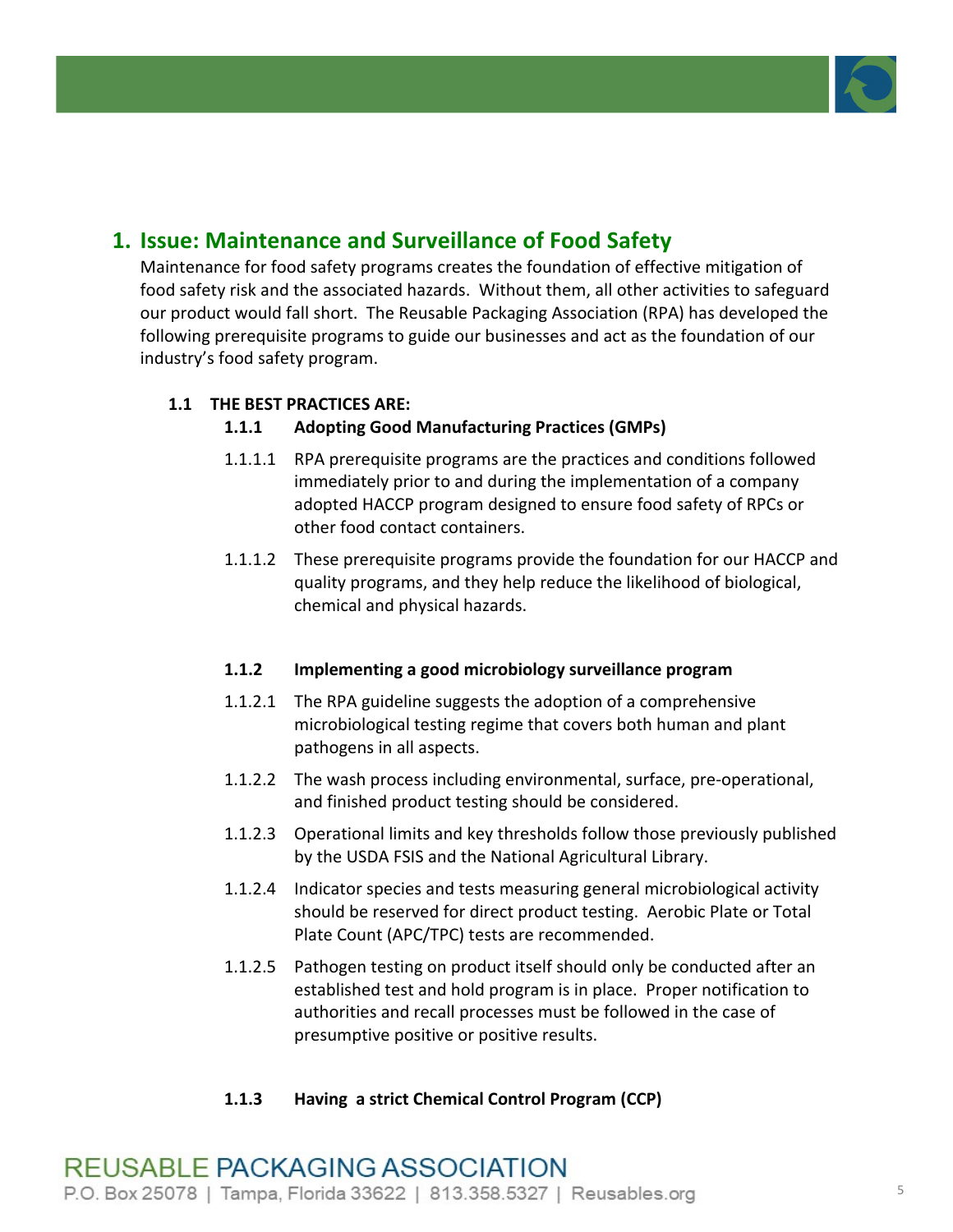

- 1.1.3.1 In the sanitation and wash process, detergents and sanitizers should be digitally dosed and controlled. Manual injection and monitoring systems are not robust enough to ensure compliance in a continuous in-line wash operation.
- 1.1.3.2 Thresholds and parts per million (ppm) should strictly follow USDA guidelines for food and food contact materials, as well as manufacturer suggested guidelines for maximum efficacy of chemical performance.
- 1.1.3.3 Redundant electronic and manual processes should ensure these parameters are always correct. Manual processes are an acceptable backup and additional check on electronic surveillance programs.

### **1.1.4** Maintaining and being trained on the company's HACCP program

- 1.1.4.1 HACCP is a science-based system used to ensure that food safety hazards are controlled to prevent unsafe food and food contact packaging from reaching the consumer. Both CFIA/FDA have an Advance Notice of Proposed Rule Making (ANPRM) published for HACCP for industries like RPCs.
- 1.1.4.2 A universal HACCP program for RPC packaging follows the USDA and International HACCP Alliance requirements as closely as possible and should be harmonized with the current recommendations of the National Advisory Committee on Microbiological Criteria for Foods (NACMCF).
- 1.1.4.3 The RPA recommended HACCP program is the management system used to address the control of biological, chemical, and physical hazards from the production process.
- 1.1.4.4 This program encompasses every aspect of a company's operation including production, procurement and handling, manufacture, and distribution of finished product. See Table 1.
- 1.1.4.5 It is further recommended that companies maintain a trained and qualified individual to monitor compliance with the company's HACCP program.
- 1.1.4.6 Certified HACCP coordinators should be educated through professional and certified programs through the International HACCP Alliance.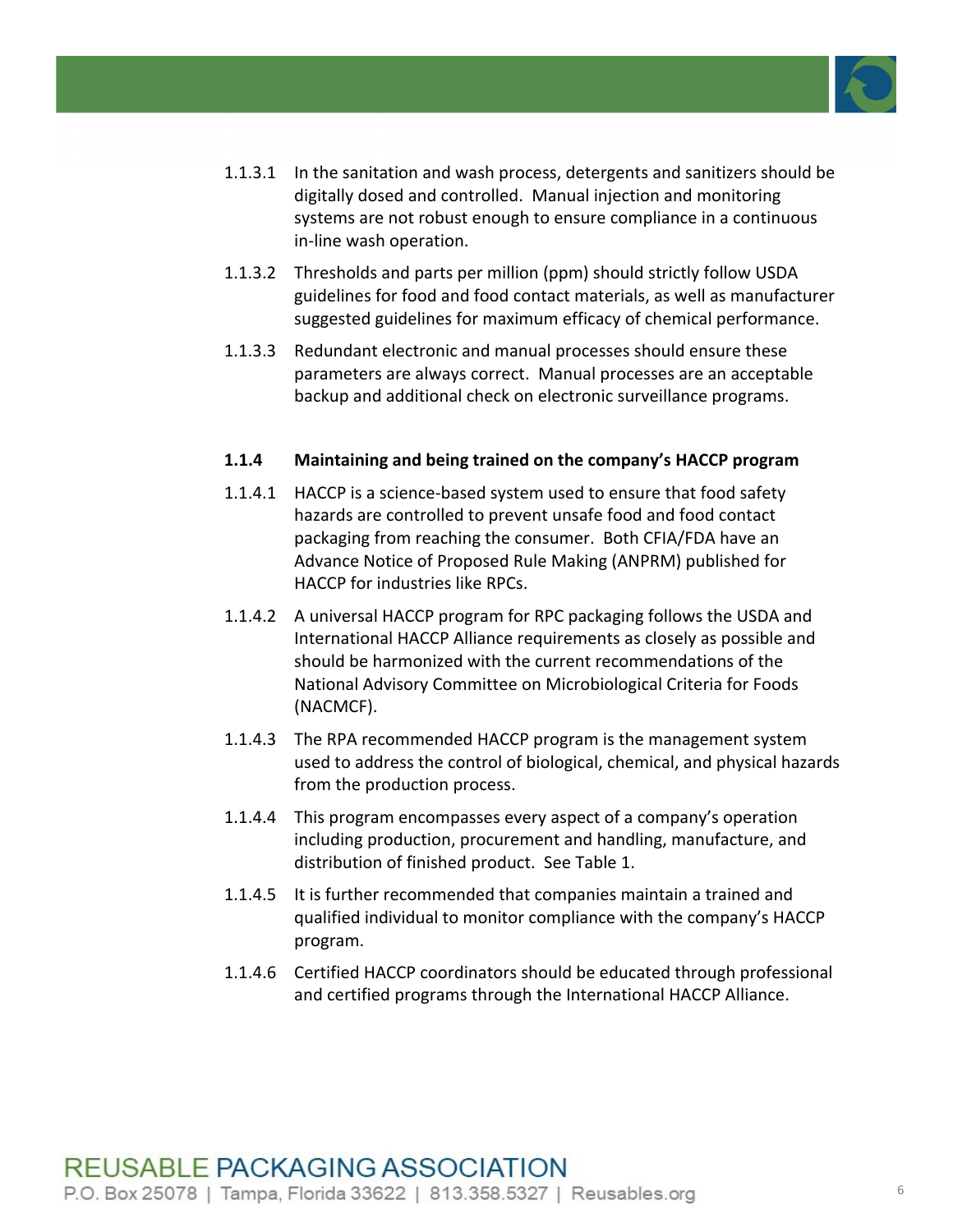

#### **Table 1: HACCP for RPC**



#### **1.1.5 Maintaining an External & Internal Auditing Program**

- 1.1.5.1 RPC Providers should contract with an independent auditing firm that meets or exceeds the qualification guidelines described in ISO 19011:2002. These audits should be conducted by a certified GSFI recognized scheme.
- 1.1.5.2 Internally, RPC Providers should conduct monthly self-assessment audits modeled after the SQFI code modules 2 and 13. Internal audits are designed as preparation for certified audits as well offer regular opportunities to pinpoint deficiencies and initiate corrective action.
- 1.1.5.3 The complete system adopted should follow HACCP principles and be GFSI compliant. It should be verified independently through 3rd party audits on an annual basis (or as necessary). See Table 2.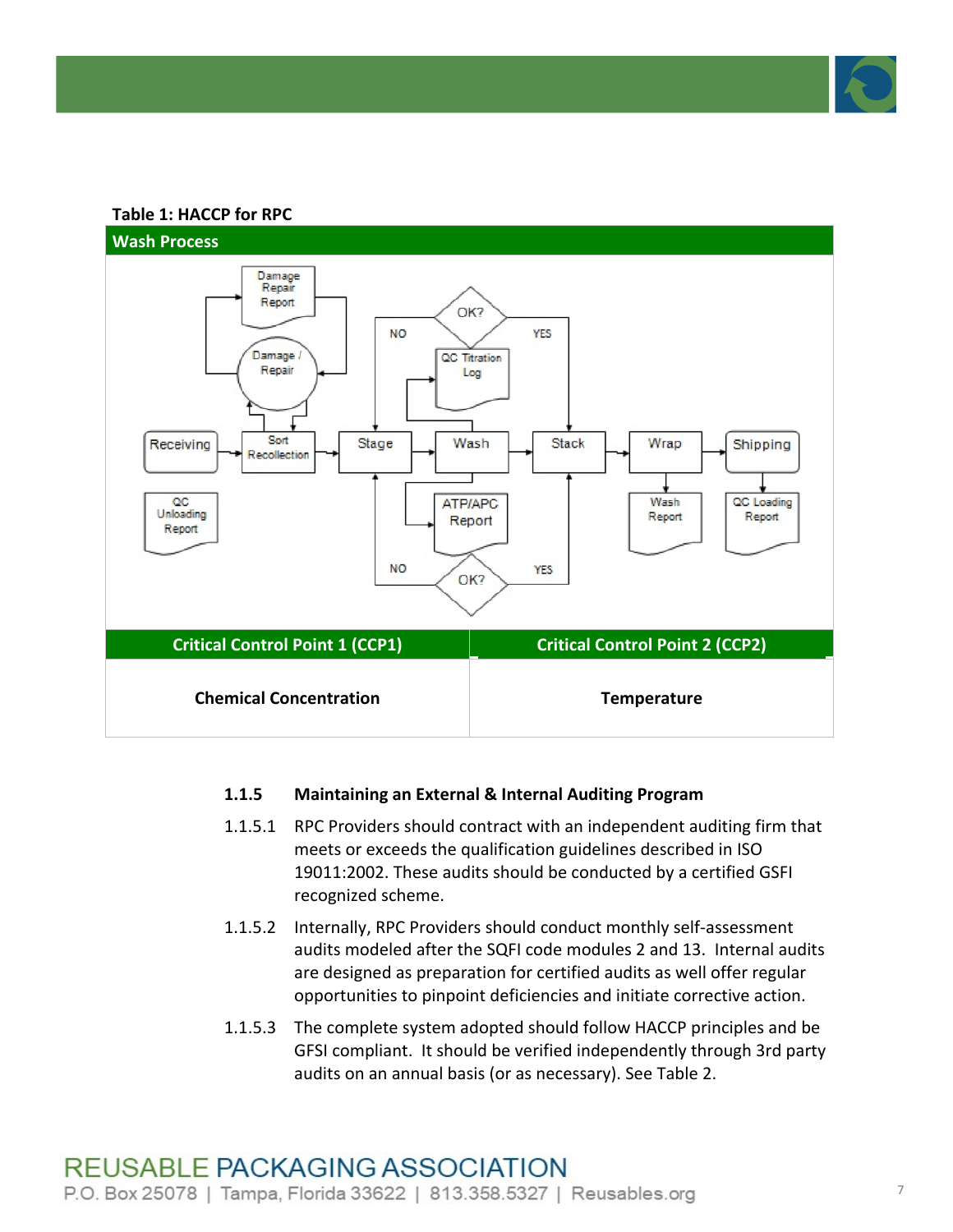

#### **Table 2: 3<sup>rd</sup> Party Auditing Programs**

| <b>Internal - GMP Audit</b>                                                                                                                                                                                                                                                                         | <b>External - GFSI Audit</b>                                                                                                                                                                                                                                                                              |
|-----------------------------------------------------------------------------------------------------------------------------------------------------------------------------------------------------------------------------------------------------------------------------------------------------|-----------------------------------------------------------------------------------------------------------------------------------------------------------------------------------------------------------------------------------------------------------------------------------------------------------|
| <b>Monthly Audit Coverage:</b><br><b>Operational Methods and Personnel</b><br><b>Practices</b><br><b>Maintenance for Food Safety</b><br>$\bullet$<br><b>Cleaning Practices</b><br><b>Integrated Pest Management</b><br>$\bullet$<br>Adequacy of Prerequisite & Food Safety<br>$\bullet$<br>Programs | <b>Annual Audit Coverage:</b><br>Site Requirements, Construction,<br><b>Product Handling and Storage Areas</b><br>Personnel Practices, Hygiene and<br>$\bullet$<br>Welfare<br>Water/Air Supply, Storage and<br>$\bullet$<br><b>Transport</b><br>Foreign Matter Control and Waste<br>$\bullet$<br>Disposal |

#### **1.1.6 Incorporating surveillance!programs!and!documentation**

- 1.1.6.1 To ensure the policies and procedures of a RPC provider's program are met at all times, several surveillance programs and documentation requirements are needed. These provide the verification data and the validation.
- 1.1.6.2 Processes needed to maintain the quality and food safety include:
	- QC!Process
	- Systems Check Log
	- Chemical Titration Log
	- Surface Swab Tests
	- Process Validation
	- Preoperational Environmental Inspection Release
- 1.1.6.3 An effective food safety surveillance program will rigorously test and challenge the current processes and practices used to wash, rinse and sanitize RPCs. The program will operate under a frequency that can effectively cover a statistically significant sample size representative of the entire production as possible. Surveillance should be done:
	- Hourly
	- Daily
	- Monthly
	- Quarterly
- 1.1.6.4 Follow the USDA protocol for testing for pathogens: test the environment for pathogens and the process and product for indicator organisms. Do this daily, weekly and monthly.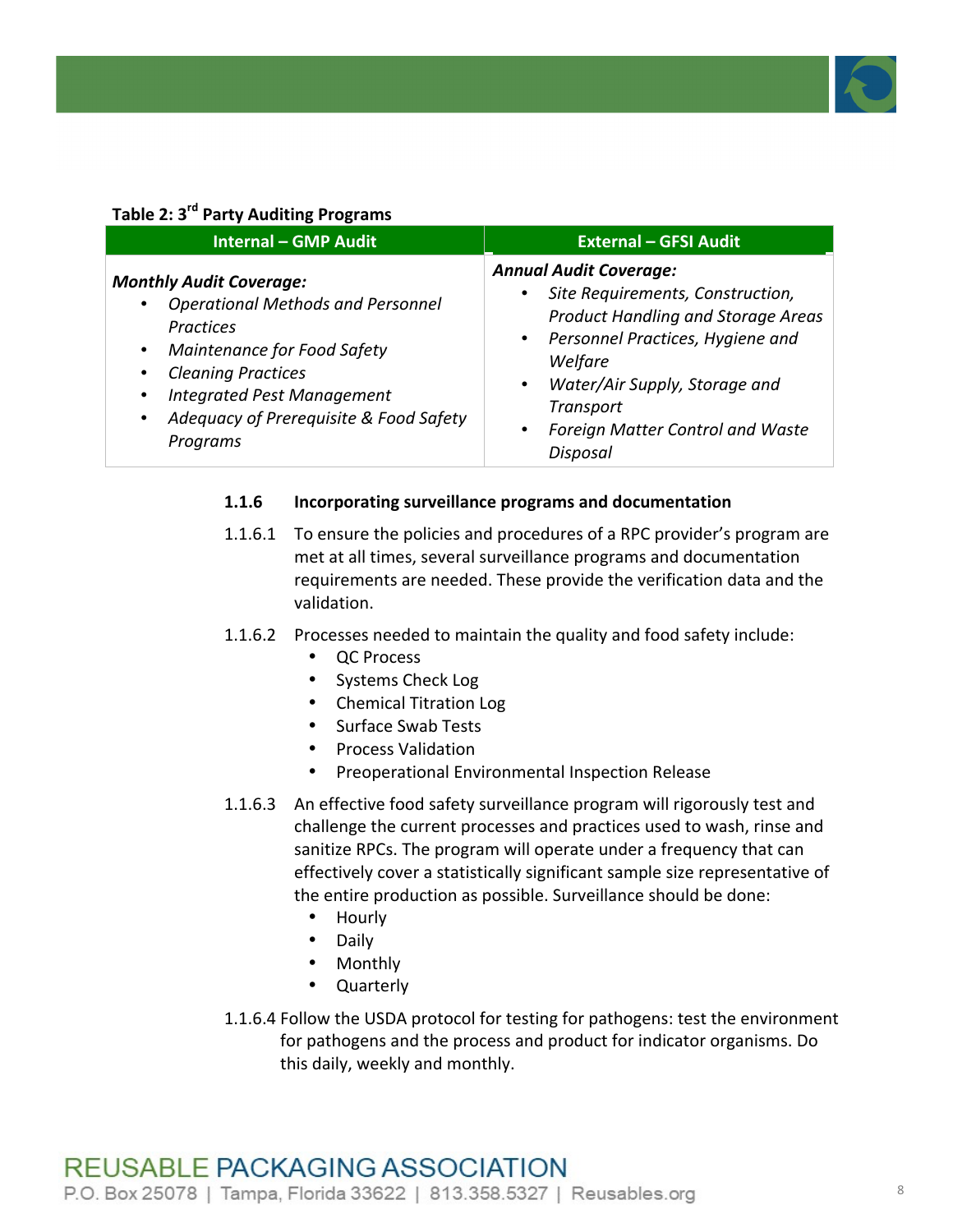

### **1.1.7** Undergoing and obtaining the required training and certifications

- 1.1.7.1 RPA believes in the power of training and employee empowerment. To that end, it is recommended that every general manager of a facility is trained and certified through an internationally recognized food safety certification body. There are many to choose from. ServSafe, National Registry of Food Safety Professionals (NRFSP) or similar level training programs are excellent at training Certified Food Safety Managers.
- 1.1.7.2 In addition, production floor employees should undergo monthly, quarterly and annual fundamentals of food safety training in areas including food safety, biosecurity, food defense, HACCP, hygiene, health and safety, and chemical safety.

### **1.1.8 Having an integrated pest management control system**

- 1.1.8.1 This includes pest control, fumigation, pesticide usage, and pest activity trend analysis.
- 1.1.8.2 A true  $3^{rd}$  party expert partner is critical to an effective IPM.
- 1.1.8.3 Process segregation and clearly delineated clean/dirty product storage practices are critical in successful IPM management.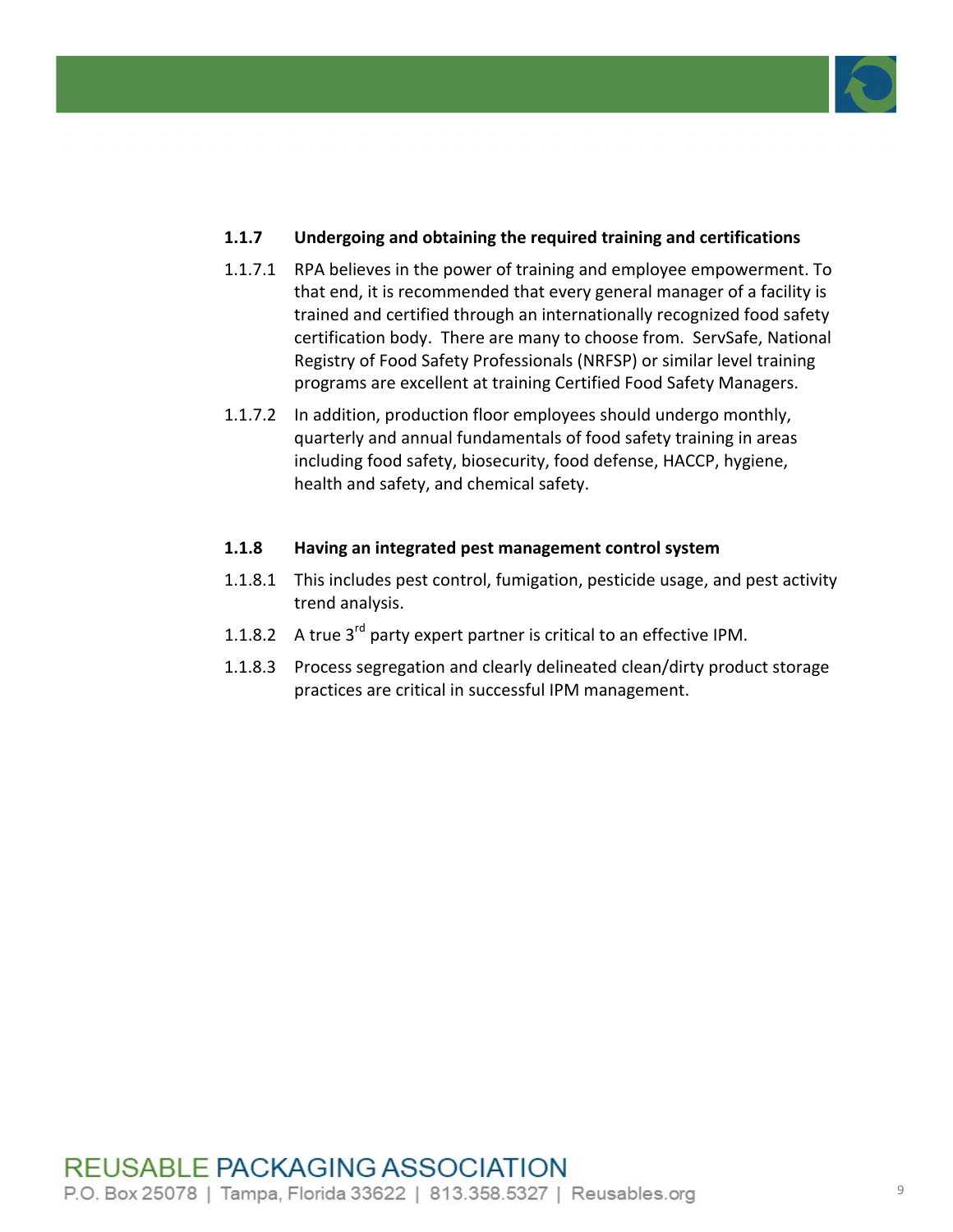

# **2 Issue: Food Defense**

An effective food defense plan will contribute to a safer and more secure food supply. Proper food defense will protect public health. A functional food defense plan can also help reduce the risk of unsafe product and other helpful business benefits. As members of the fresh food supply chain, RPC providers are a critical food defense contributor.

### **2.1 THE BEST PRACTICES ARE:**

### **2.1.1** Maintaining effective outside security

- 2.1.1.1 To prevent unauthorized access by people intent on adulteration or intent upon introducing unapproved materials to a facility, both physical security as well as shipping security should be adopted.
- 2.1.1.2 Fences, entry locks, controlled access and visitor policies help secure the physical facility.

### **2.1.2 Maintaining!effective!shipping!security**

- 2.1.2.1 Load seals, trailer inspections and loading/unloading activities are monitored and controlled to ensure tampering is avoided and unauthorized access to finished product is maintained.
- 2.1.2.2 Verification of these security measures are conducted, at minimum, annually.

### **2.1.3** Maintaining effective on-site and chemical storage security

- 2.1.3.1 General site security and storage areas are controlled and access is restricted. This will help minimize possible adulteration through employees and others who have malicious intent within an RPC provider's wash centers.
- 2.1.3.2 Chemical segregation and storage is the most critical aspect of any internal security effort within a wash operation. Chemicals should be stored in locked areas at all times and accessible to authorized personnel only.

### **2.1.4** Maintaining effective security of all personnel

2.1.4.1 Employees are the only individuals authorized in the facility unsupervised. Each and every one is trained on proper protocol if an unauthorized person is found inside a restricted area.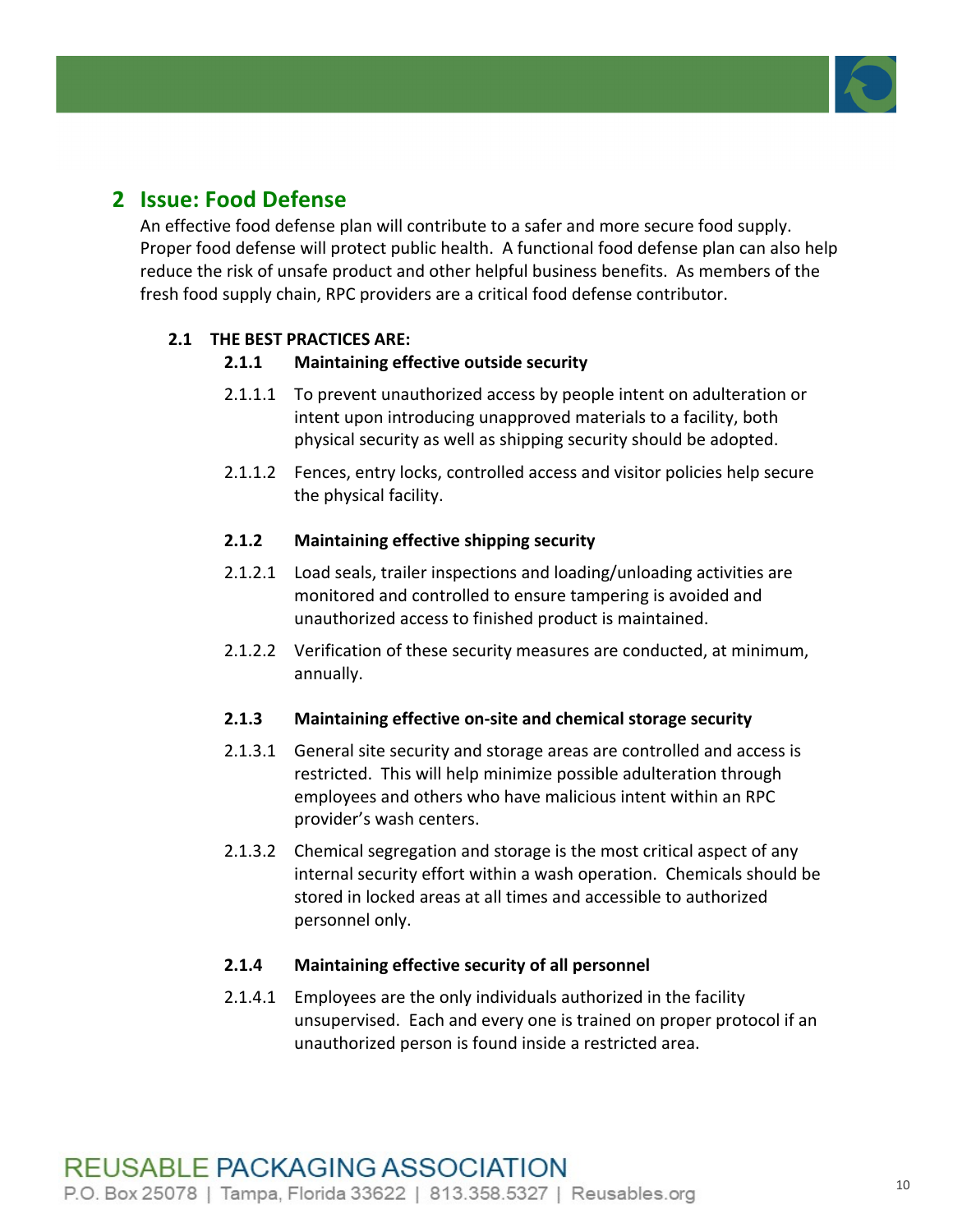

- 2.1.4.2 For those seeking entry such as contractors or visitors, a policy and protocol is in place to allow them controlled access and be supervised when in sensitive areas of the facility.
- **2.1.5** Providing and properly maintaining appropriate Personal Protective **Equipment (PPE)**
- 2.1.5.1 Personal Protective Equipment (PPE) is primarily designed to protect employees from safety hazards and should be used as needed.
- 2.1.5.2 The correct use and type of PPE should be worn to help maintain both health and food safety, and will be determined according to wash facility activities.

### **2.1.6** Adopting and maintaining an incident response strategy

- 2.1.6.1 In the event of an emergency, procedures and personnel are in place to handle the event.
- 2.1.6.2 These procedures include a recall policy, recall action team, protocol for investigating security concerns and an emergency contact list.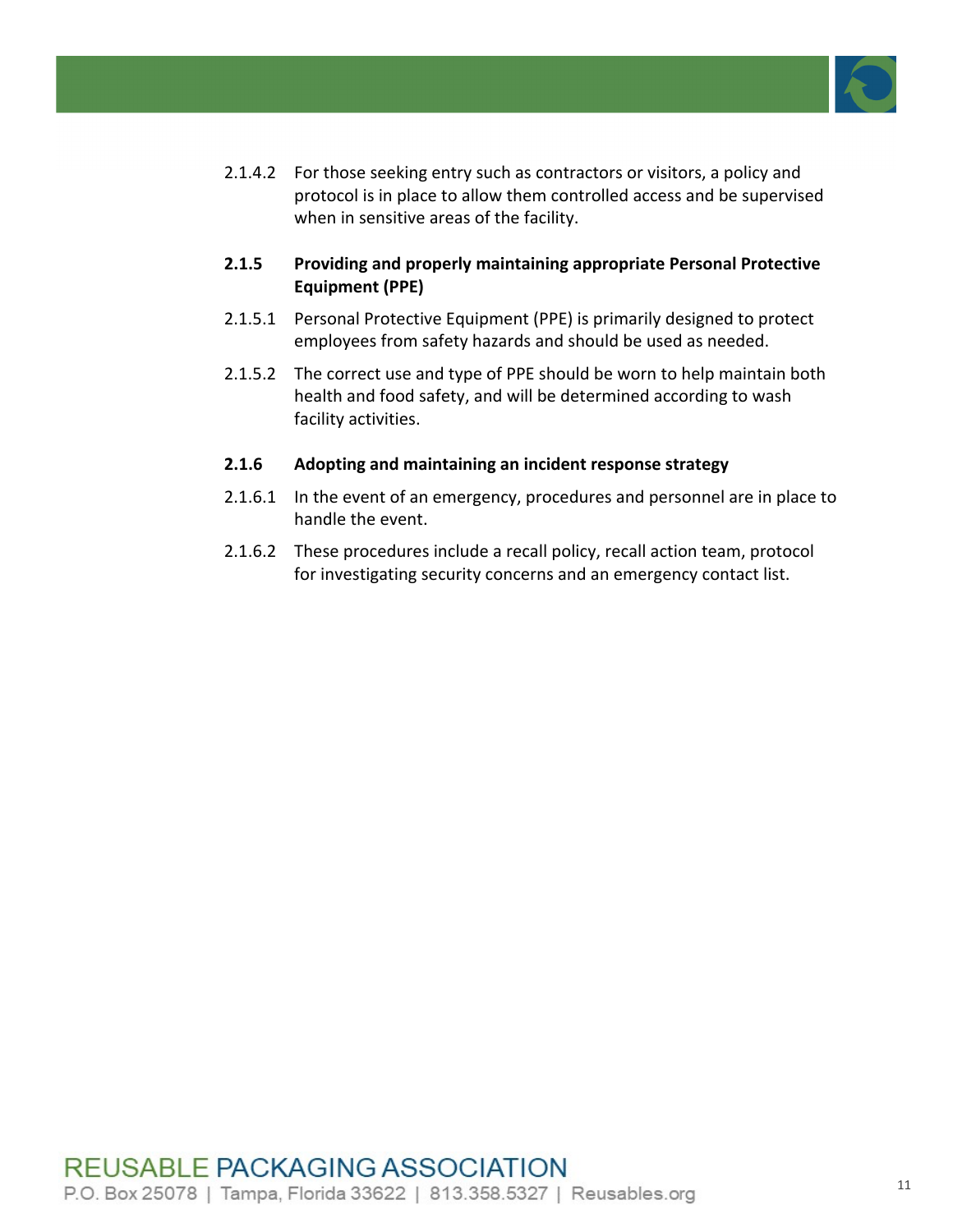

# **3 Issue: Sanitation**

The RPA Wash Process recommendation is, at its core, a simple sanitation procedure. Because RPCs are a pooled asset, they require the very best sanitation procedures possible. It is recommended that a company use only the best inline RPC wash machine technology available and uses industry accepted processes and procedures in both environmental and finished product sanitation.

A comprehensive sanitation program includes consideration of:

- Wash!Temperature
- Contact Time
- Detergent
- Sanitizer
- Microbiology
- Drying
- Packaging

### **3.1 THE BEST PRACTICES ARE:**

- **3.1.1** Complying with government regulations on product sanitation
- 3.1.1.1 The RPA recommends that all companies comply with FDA olefin polymer regulations 21 CFR  $177.1520(c)(3.2a)$ , as well as Food Packaging Materials and Incidental Additives Regulations published by the CFIA. All food contact containers should be washed, rinsed, sanitized and air dried between every issue, without fail. This is in accordance with FDA Food Code 4-602.11 and 4-703.11 and all other RPC industry standard food contact surface requirements.

### **3.1.2** Complying with government (local, regional and national) ordinances **of!environmental!sanitation**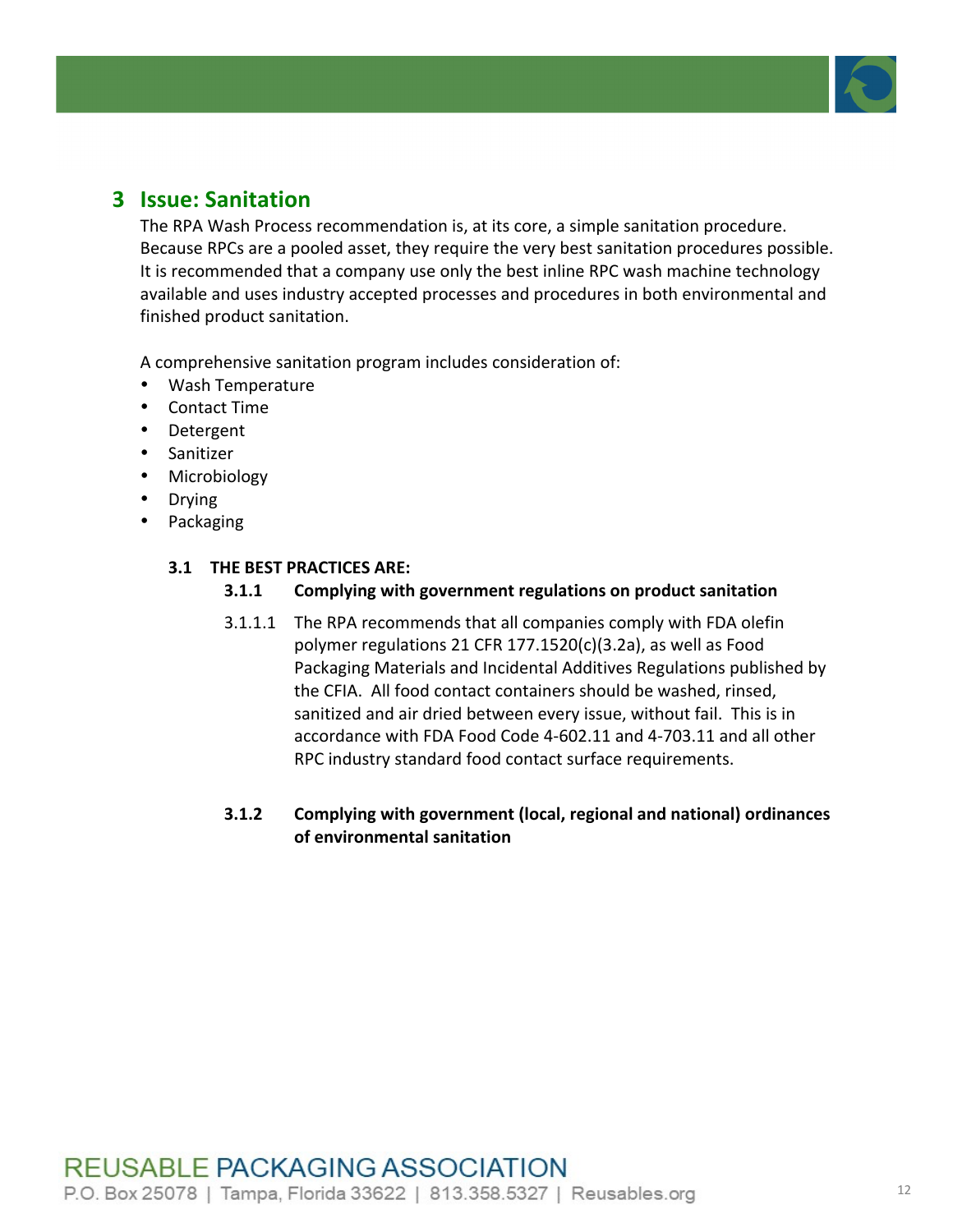

# **4 Issue: Transportation**

Transportation and logistics are easily forgotten pieces of the food supply chain. However, they are no less critical to the maintenance of food safety. RPA recognizes that all companies have a role in a safe and secure food supply chain and pledge to do our part in keeping food safe during transit.

### **4.1 THE BEST PRACTICES ARE:**

### **4.1.1** Maintaining the safety and protection of trailers

- 4.1.1.1 This includes keeping van trailers or flatbed trailers covered.
- 4.1.1.2 Keeping trailers in good condition and repair, and food safe.

### **4.1.2** Using and abiding by trailer inspection reports

- 4.1.2.1 Ensures each and every trailer that hauls products are inspected for quality, safety and integrity fit for food transport.
- 4.1.2.2 RPC Providers inspect every trailer before loading for sanitary status.
- 4.1.2.3 Grower has trailer inspection signed and passed with each load.

### **4.1.3 Using, maintaining and abiding by load seals**

- 4.1.3.1 Every trailer loaded with a company's products should be sealed with a coded load seal and recorded. This seal is documented and maintained.!!!
- 4.1.3.2 In the event of tampering or evidence of tampering, the load can be deemed adulterated and unfit for use.

### **4.1.4 Working from loading diagrams and schematics**

- 4.1.4.1 Growers and Retailers should be given loading diagrams and schematics designed to maximize loading efficiency and ensure product safety in transit. These diagrams should be shared and carriers trained in which to use.
- 4.1.4.2 This will maximize efficiency and decrease cost in the supply chain and lower overall RPC costs for both the providers and their users.
- 4.1.4.3 Two versions of loading diagrams should be used: one for loading RPCs only; and one for RPCs with finished product.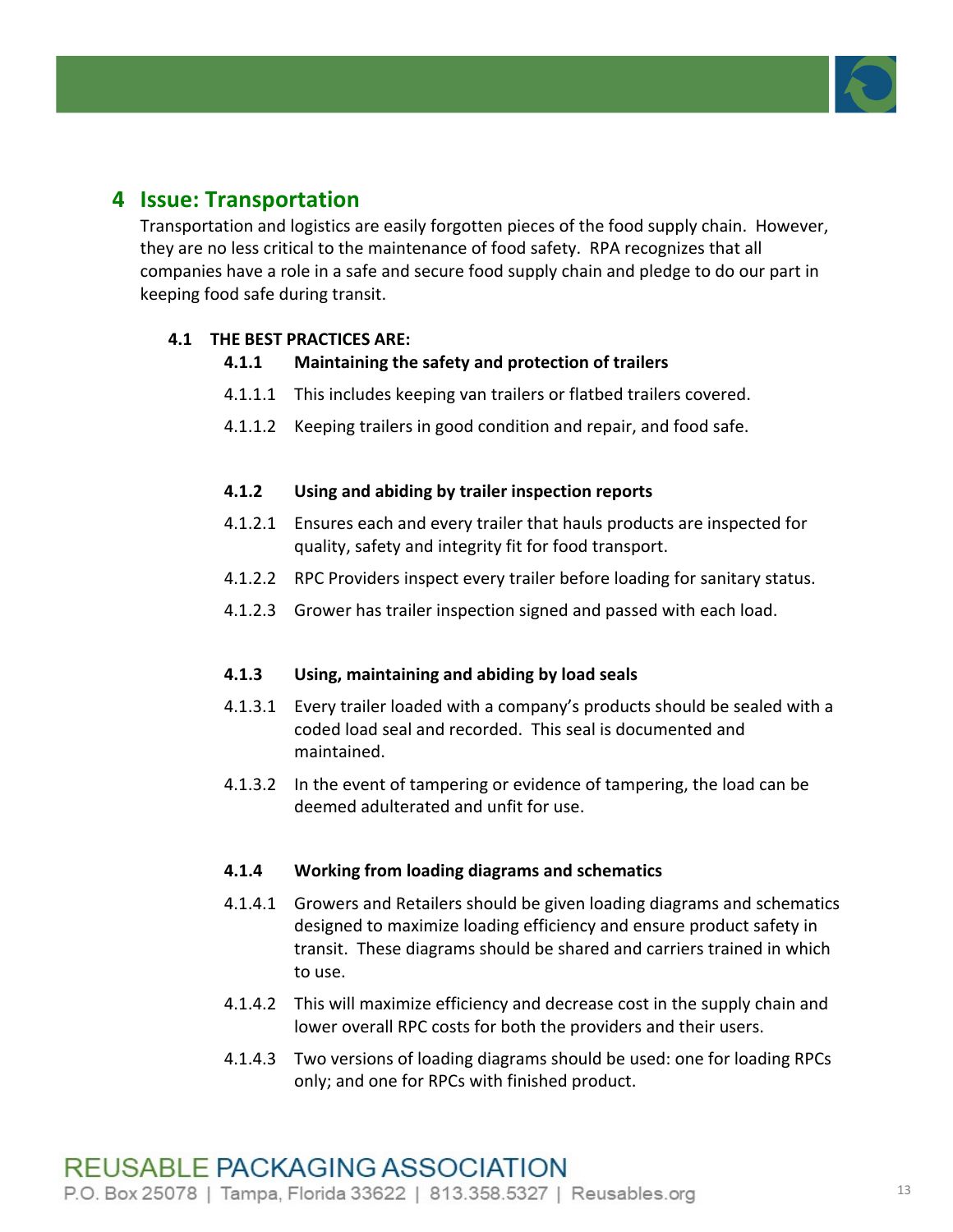

# **5 Issue: Receiving**

Receiving procedures should be followed by both the grower and at retail.

- **5.1.1** Ensuring the grower receives fully-wrapped RPC pallets
- **5.1.2 Ensuring the trailer is load sealed**
- **5.1.3** Ensuring the RPCs have been properly loaded to retailer specification
- **5.1.4** Communicating delivery details and notifying customer service as well as account manager, immediately if there are any problems.
- **5.1.5** Checking for correct invoicing and instructions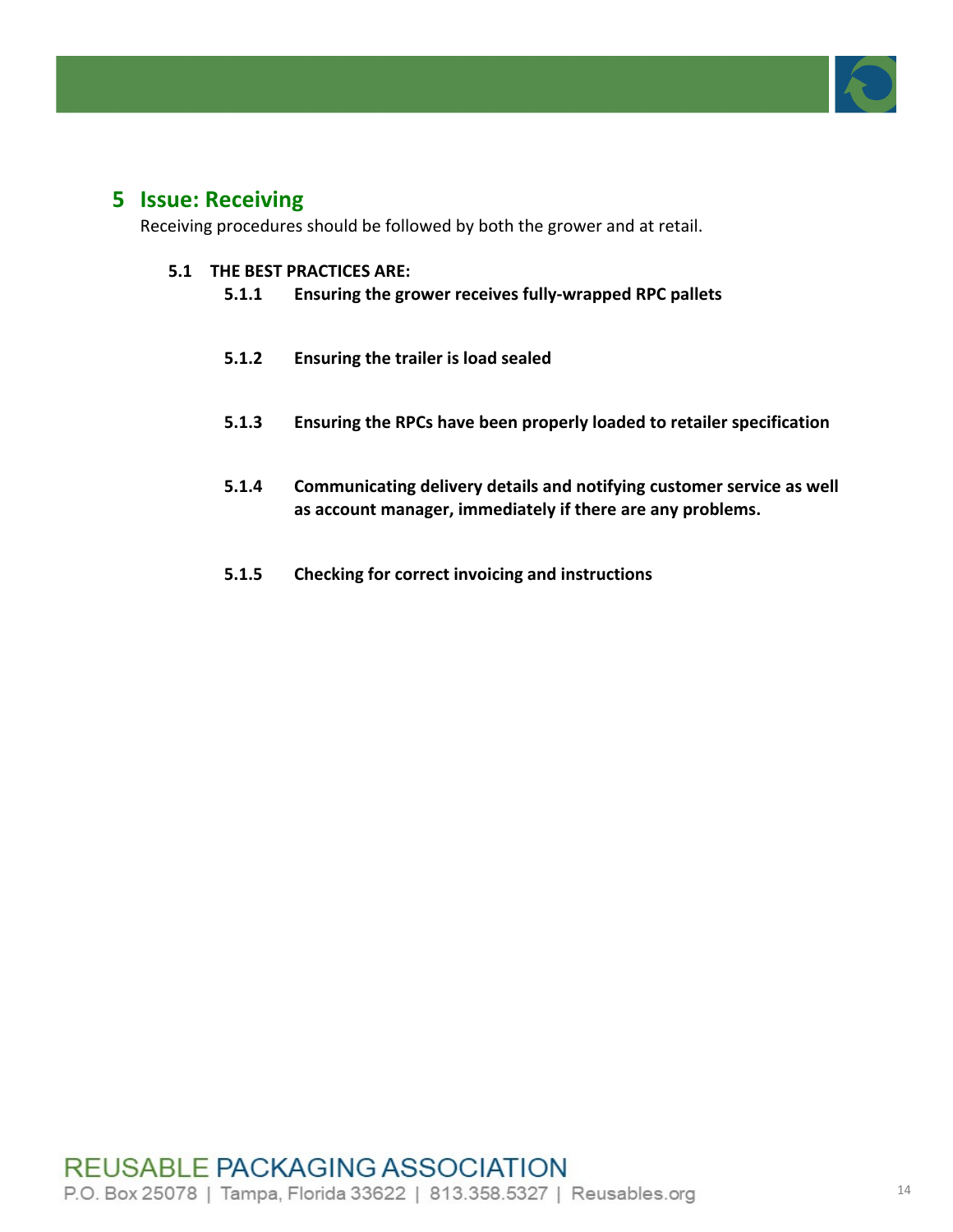

# **6 Issue: Storage**

Storage includes at the grower and at retail. This includes best practices for warehouse and retail back room.

### **6.1 THE BEST PRACTICES ARE:**

- **6.1.1** Store RPCs inside under cover, when grower facilities accommodate
- $6.1.1.1$  Do not store in areas where active pest activity is present or the likelihood of pest activity is present.
- 6.1.1.2 Do not store food contact packaging with non-food contact or hazardous materials.
- **6.1.2** Load RPCs in the warehouse like any other packaged commodity **according!to!retailer!specification**
- 6.1.2.1 RPC pallets are handled like any other packaged commodity and slotted accordingly.
- 6.1.2.2 RPC order selection occurs first. RPCs form the base of the order to maximize stability and superior quality.
- 6.1.2.3 Because RPCs are modular and interlocking, the greater percentage of use will yield a greater correlating benefit to produce quality, employee safety and operational efficiency.

### **6.1.3** Use a single pallet footprint in the retailer back room

- $6.1.3.1$  Fill the single pallet and wrap tightly before starting another returns pallet.
- 6.1.3.2 Once the single pallet of returns is full, immediately send back on salvage truck.
- 6.1.3.3 Minimize clutter and trash. Consolidate and fold all RPCs. Do not leave anything inside the used RPCs that are being returned to the providers.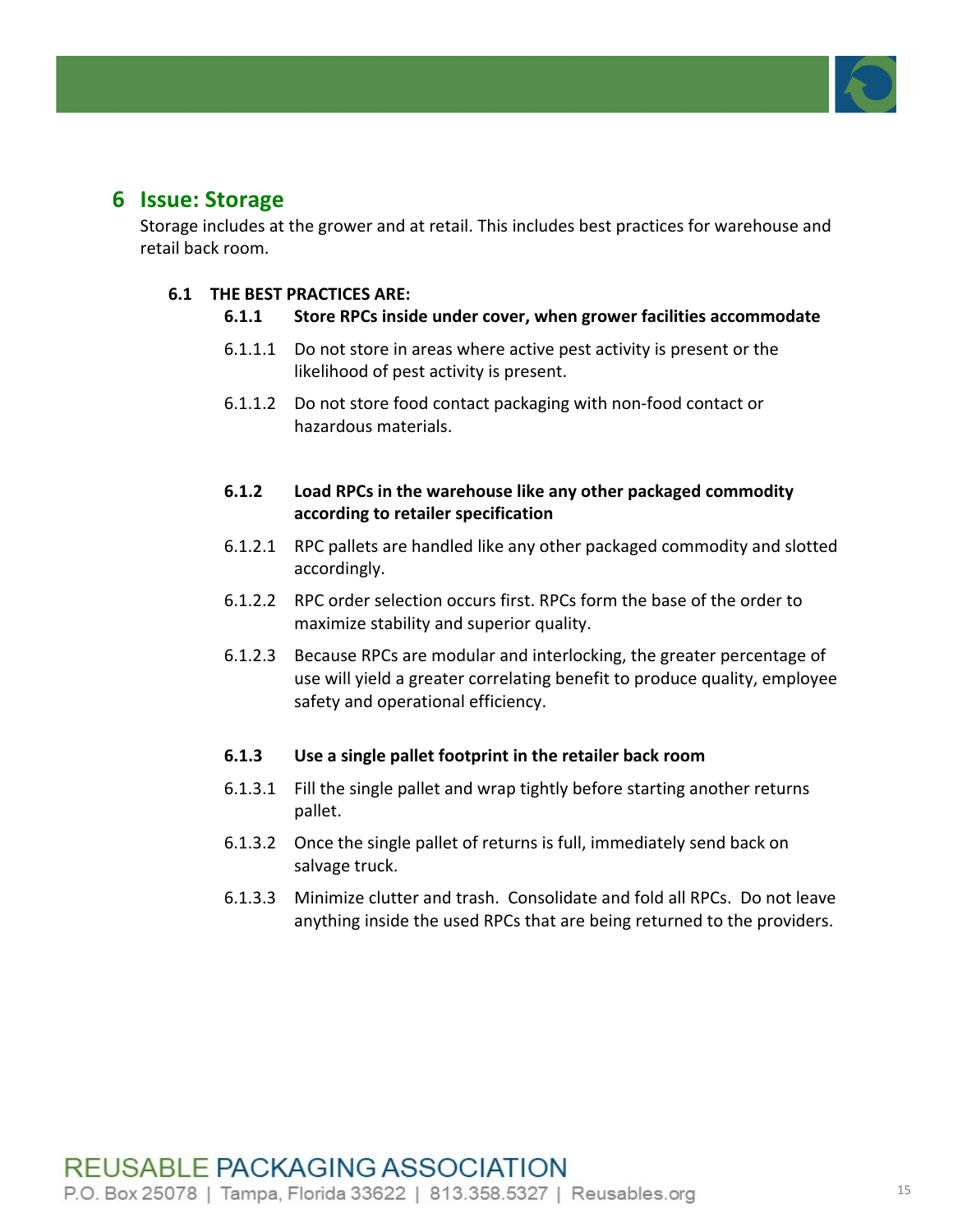

# **7 Issue: Returning**

Care must be taken when returning RPCs.

- **7.1.1** Stack empty or used RPCs in a uniform and interlocking manner, **collapsed**
- 7.1.1.1 Use one pallet for dirty RPCs.
- 7.1.1.2 Use one pallet for broken RPCs.
- 7.1.1.3 Wrap tightly when finished return pallet is 72 inches in height, or a height designated by the RPC provider, to maximize loading and transport efficiency.
- **7.1.2** Notify RPC provider when returns inventory reaches the following:
- 7.1.2.1 Stores: more than 1 pallet or scheduled weekly pickup.
- 7.1.2.2 Growers: more than  $\frac{1}{2}$  truckload or end of season activity. (30 pallets)
- 7.1.2.3 Distribution Centers: more than 1 truckload or scheduled weekly pickup. (60 pallets)
- **7.1.3** Do not throw away, reuse or accumulate RPCs.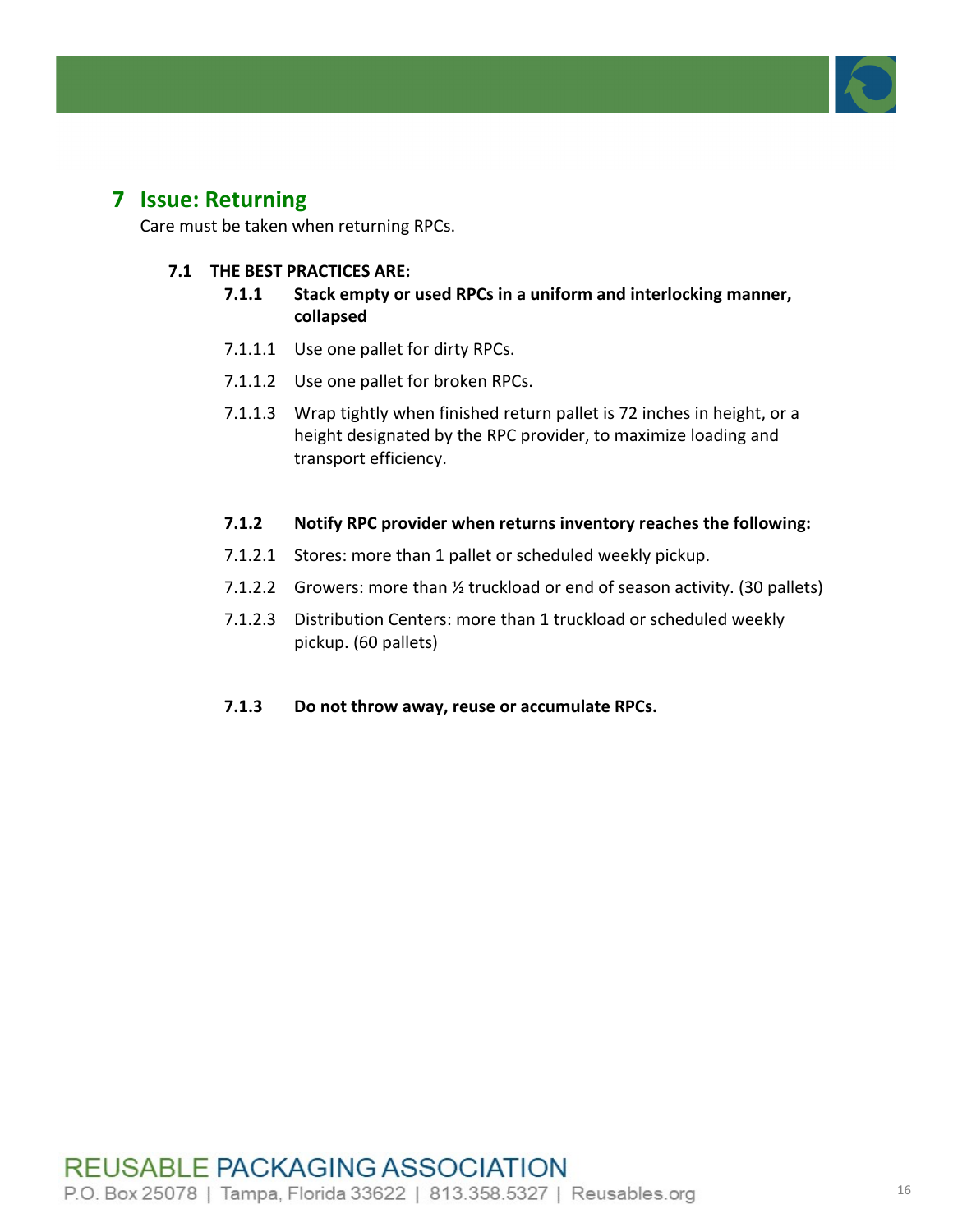

## **8 Issue: Usage**

Proper usage supports the safety and extends the longevity of RPCs.

- 8.1.1 **Follow RPC erecting directions carefully**
- **8.1.2 Ensure all latches are "clicked" and locked**
- **8.1.3** Cross stack all full RPCs according to retailer specifications where **applicable**
- 8.1.4 Misuse of RPCs is prohibited. Treat RPCs with respect and as a critical part of the food supply chain
- 8.1.4.1 Only use RPC compliant labels.
- 8.1.4.2 RPC compliant labels consist of a non-permanent, non-rubber based adhesive married to a non-paper based synthetic substrate label on a waxed liner.
- 8.1.4.3 Pressure sensitive acrylic emulsion adhesives approved for use through RPC providers must be used. Non-compliant adhesives will permanently damage property owned by the RPC provider.
- 8.1.4.4 As a rented commodity, owner requirements must be respected and followed.
- 8.1.4.5 Do NOT use screws, staples, tape or wax on the RPC.
- 8.1.4.6 Do NOT place trash, food, or excessive stickers on empty RPCs.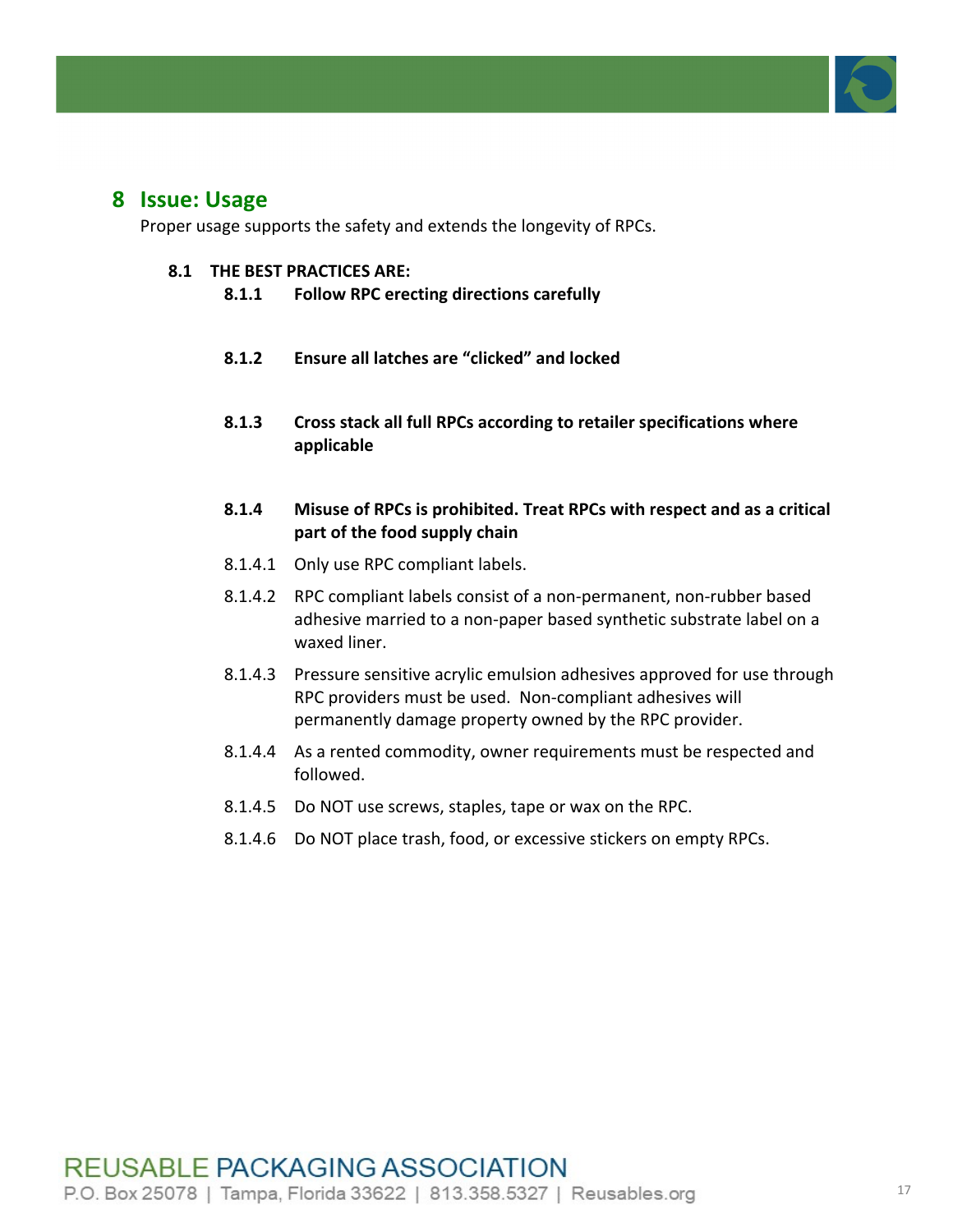

# **9 Issue: Testing**

Testing and evaluating label adhesive formulations used on RPCs helps minimize damage to the RPC, reduces cost of label and residue removal from the RPC, and increases label removal quality and efficiency.

- 9.1.1 Follow the RPA Label Adhesive Test Methodology in Appendix A.
- 9.1.2 For approved adhesives and substrates, please contact your RPC provider for more information.
- 9.1.3 Non-compliant adhesives or substrates will not be tolerated.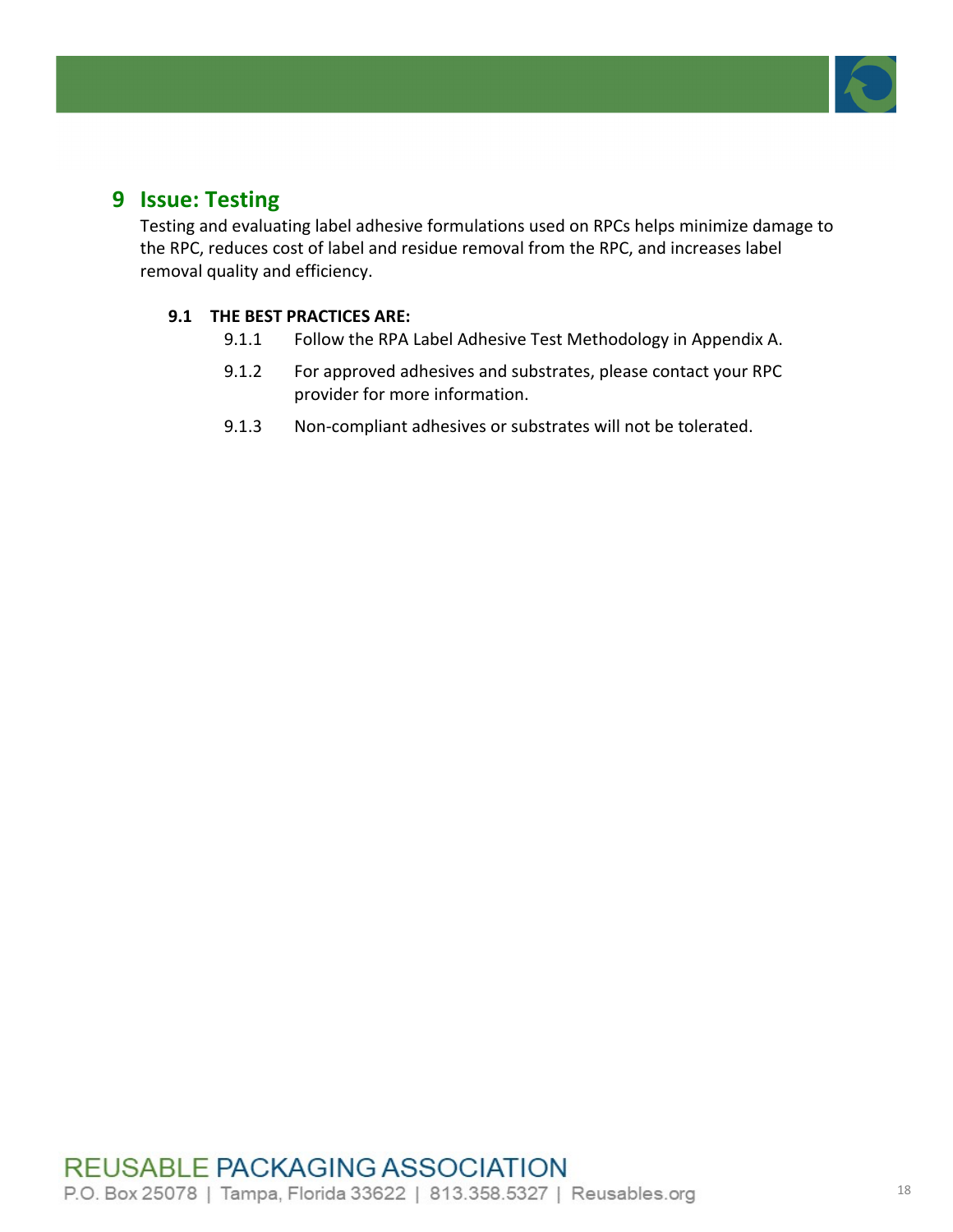

# **References:**

- 1. USDA Sanitation and Quality Standards, Microbiological Standards and Guidelines from the National Agricultural Library
	- a. http://fsrio.nal.usda.gov/sanitation-and-quality-standards/microbiologicalstandards-and-guidelines
- 2. USDA FSIS Microbiology Laboratory Guidebook
	- a. http://www.fsis.usda.gov/wps/portal/fsis/topics/science/laboratories-andprocedures/guidebooks-and-methods/microbiology-laboratoryguidebook/microbiology-laboratory-guidebook
- 3. FDA Produce & Plant Products Guidance Documents & Regulatory Information
	- a. http://www.fda.gov/Food/GuidanceRegulation/GuidanceDocumentsRegulatoryI nformation/ProducePlantProducts/default.htm
- 4. FDA 2013 Model Food Code, Chapters  $4 XXX$ , 5 XXX, and  $6 XXX$ 
	- a. http://www.fda.gov/downloads/Food/GuidanceRegulation/RetailFoodProtectio n/FoodCode/UCM374510.pdf
- 5. 21 CFR 175 Indirect Food Additives and Components of Coatings
	- a. http://www.ecfr.gov/cgi-bin/textidx?c=ecfr&tpl=/ecfrbrowse/Title21/21cfrv2\_02.tpl
- 6. Management of Reusable Plastic Crates in Fresh Produce Supply Chains A Technical Guide, Rapusas and Rolle, FAO – 2009
- 7. Commodity Specific Food Safety Guidelines for the Production and Harvest of Leafy  $G$ reens – 2013
- 8. USDA Prior Labeling Approval FSIS Directive 7221.1
- 9. USDA Fumigants and Treatment Manual 5/2012
- 10. USDA FSIS Microbiology Laboratory Guidebook  $3^{rd}$  Edition 1998
- 11. USDA Sanitation Performance Standards Compliance Guide
- 12. Commodity-Specific Food Safety Guidelines for the Production, Harvest, Storage, and Packing of Potatoes – June 17, 2013. Version 1.1
- 13. CanadaGAP Manuals  $v6.2 2014$
- 14. CFIA Fresh Fruit and Vegetable Regulations CRC c285
- 15. Microbiological Guidelines for Ready-to-eat-Foods Centre for Food Safety may 2007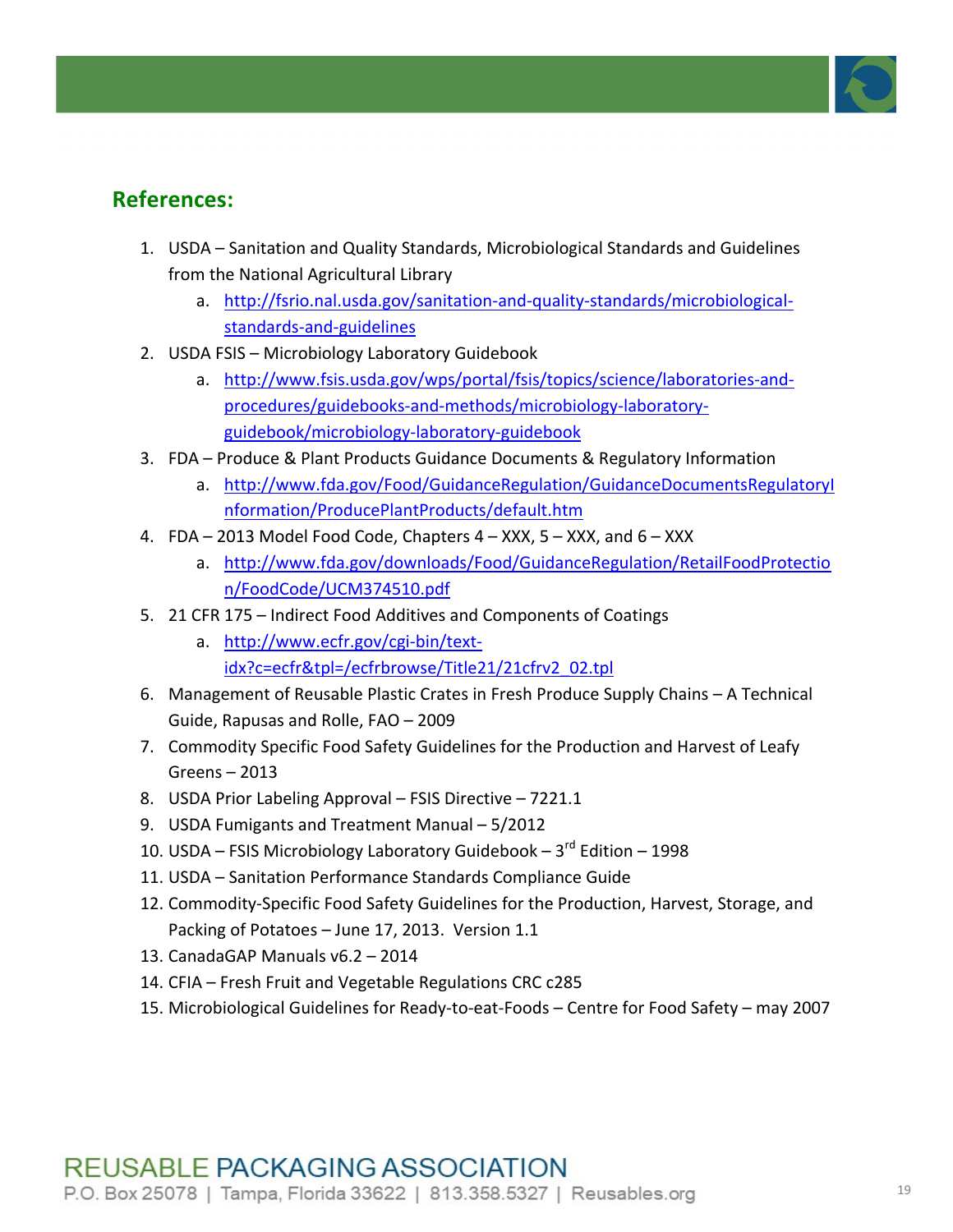

# **APPENDIX A: RPA Label Adhesive Test Methodology**

**Goal** – Test and evaluate label adhesive formulations used on RPCs (Reusable Plastic Containers) in an effort to minimize damage to the RPC, reduce cost of label and residue removal from the RPC, and increase label removal quality and efficiency.

**Methodology** – Test labels will be placed on 100 RPCs and placed into closed van trailers for a period of 5-7 days. The RPCs to be used in the test must be pre inspected and determined free of any label or foreign materials. Test labeled RPCs will then be offloaded and queued to be washed. They will wait to be washed in warehouse conditions for no longer than 24 hours. After being subjected to the RPC wash process, they will be evaluated according to a predetermined list of questions and criteria. Observations and test label performance will be recorded.

**Preparation #1** – Determine testing criteria for the simulated reverse logistics conditions as well as the predetermined list of criteria that will be used in the performance evaluation of the test labels.

**Preparation #2** – Prospective label supplier will provide RPC labels with various adhesive and back stock formulations to be tested in a predetermined group of RPC wash centers.

**Activity #1** – Inspect and clear RPCs for the test, apply test labels to the inspected RPCs, subject the test labeled RPCs to simulated reverse logistics conditions, and finally subject the RPCs to the RPC wash process.

**Activity #2** – Evaluate the performance of the test labels, the condition of the RPC, and the quality and efficiency of the removal process after the test is concluded versus a predetermined list of criteria.

### **1. Reverse Logistics Conditions**

- a. Test labeled RPCs will be placed in a closed van trailer for a minimum of 5 days and maximum of 7 days.
- b. Before use, the closed van trailer will be inspected and passed for transport of food and/or food contact materials per *Sanitary Transportation Act of 2005*.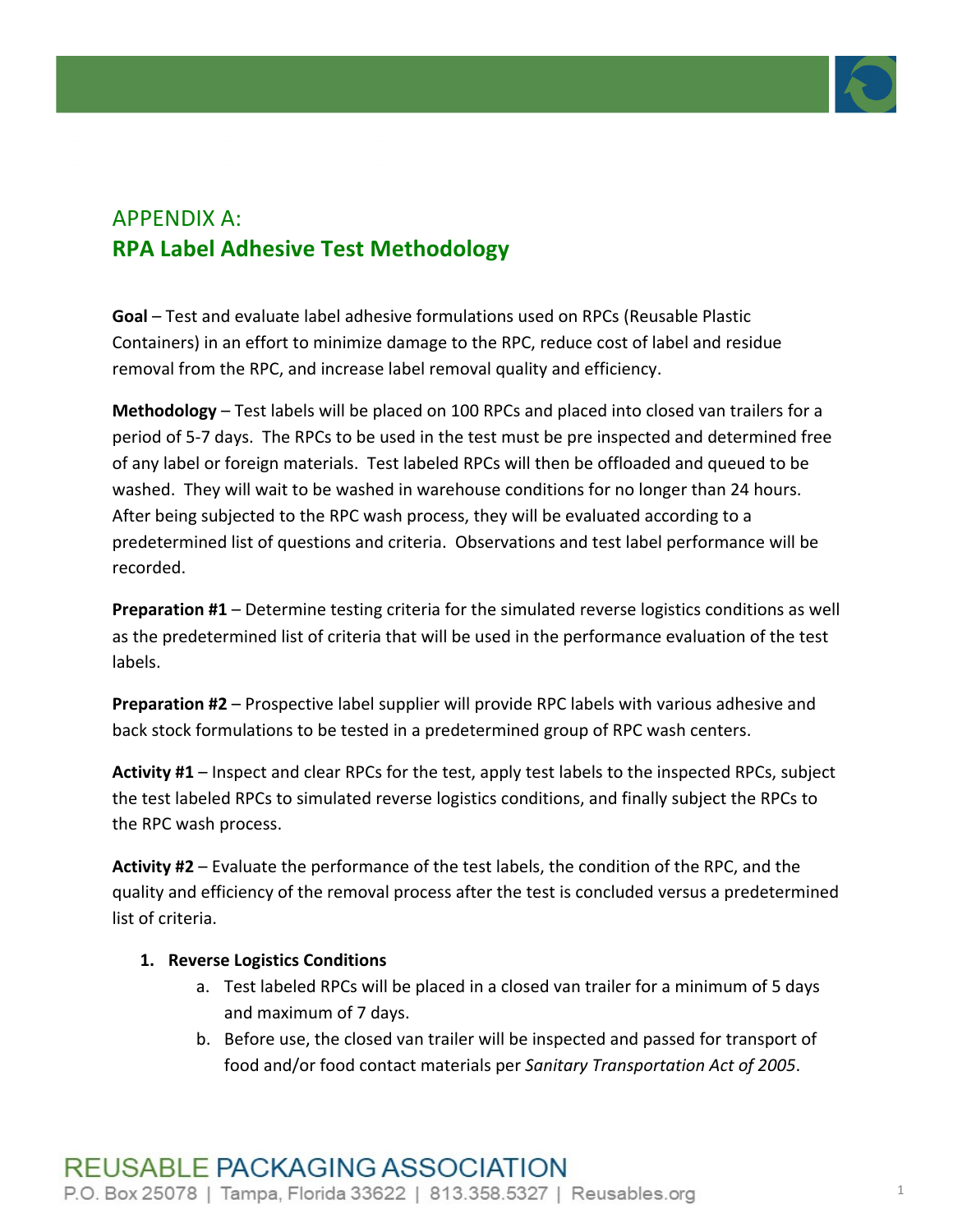

- i. A standardized trailer inspection form will be distributed and used for the test.
- c. Test labeled RPCs will be offloaded from closed van trailer after the determined time period and queued for washing.
- d. Test labeled RPCs will wait in a warehouse environment for washing no more than 24 hours.

### **2. Testing Criteria List**

- a. Previous to testing, performance parameters will be made in order to maintain test integrity and possible deviation from prescribed goals.
- b. If the questions made in this preparation section do not adequately answer or achieve the goals of this test, another test with modified performance parameters is recommended.
- c. Specific and repeatable testing performance criteria will be designed to minimize variability and opinion of multiple evaluators in multiple locations.
- d. The testing criteria will be separated into two segments. *Reverse Logistics Performance* and *Wash Process Performance*.

### **3. Reverse Logistics Performance Testing Criteria**

- a. Inspect 100 RPCs to ensure they are free of any label, partial or whole, as well as any foreign material including but not limited to; residue, organics, or other chemical, biological and physical hazards commonly associated with RPCs? Yes/No
- b. Apply test labels to all 100 inspected RPCs on the right corner of the short side wall of the RPC? Yes/No
- c. Conduct closed van trailer inspection using standardized trailer inspection form to clear trailer for use with food and/or food contact material prior to use? Yes/No
- d. Load inspected closed van trailer with test labeled RPCs and seal securely for a minimum time period of 5 days and a maximum of 7 days? Yes/No
- e. Upon completion of the prescribed time period, offload the RPCs from the closed van trailer into a warehouse environment? Yes/No
- f. **Reverse Logistics Performance Segment questions will now be conducted.** 
	- i. Are there any test labels completely removed from the RPC surface? Yes/No
		- 1. If yes, how many RPCs do not have test labels attached?
			- a. This number will be recorded on a standardized test log.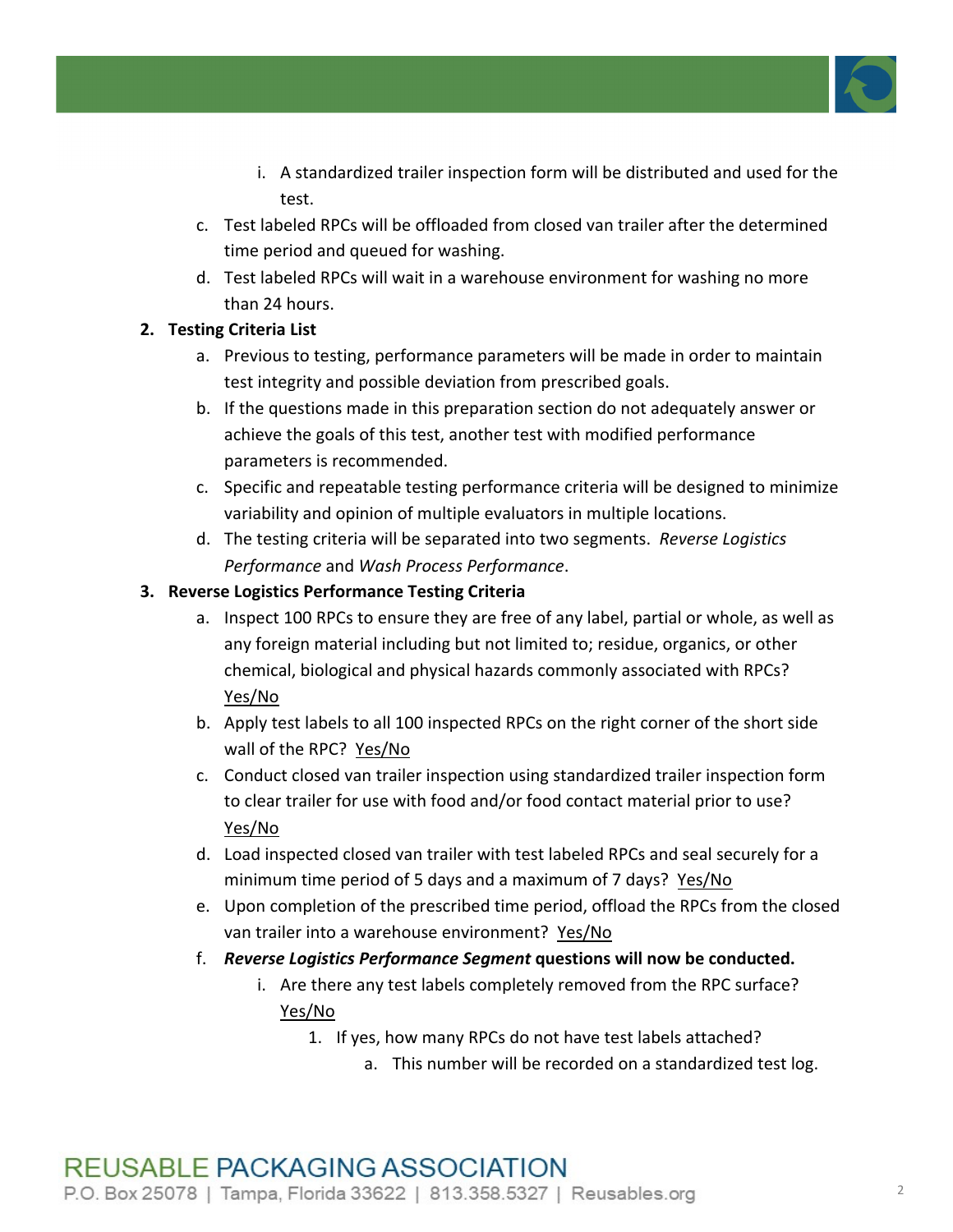

- ii. Is there any visible adhesive residue on the RPC where the test label was attached? Yes/No
	- 1. If yes, how many RPCs have visible adhesive residue?
		- a. This number will be recorded on a standardized test log.
- iii. Only RPC's with test labels still attached will continue to the wash process? Yes/No
	- 1. This number will be recorded on a standardized test log.
- iv. Test labeled RPCs enter the RPC wash process within 24 hours of offloading from the closed van trailer? Yes/No

### **4. Wash Process Performance Testing Criteria**

- a. Only RPCs from the simulated reverse logistics segment with test labels still attached will be washed? Yes/No
	- i. This number will be recorded on a standardized log.
- b. Test labeled RPCs enter the RPC wash process within 24 hours of offloading from the closed van trailer? Yes/No
- c. RPC Wash Process Limits
	- i. RPC wash process minimum cycle time is 20 seconds and maximum cycle time is 40 seconds? Yes/No
		- 1. Cycle speed will be recorded once and logged on a standardized test log.
	- ii. Water maintains a minimum  $110^{\circ}$ F and a maximum  $140^{\circ}$ F? Yes/No
		- 1. Water temperature will be recorded once and logged on a standardized test log.
	- iii. Water maintains an adequate concentration of detergent suitable for cleaning food contact material? Yes/No
		- 1. Detergent concentration will be recorded once and logged as "per company spec," or "out of company spec" on standardized test log.
	- iv. Water maintains an adequate concentration of sanitizer suitable for sanitizing food contact material? Yes/No
		- 1. Sanitizer concentration will be recorded once and logged as "per company spec, or "out of company spec" on standardized test log.
	- v. Test labeled RPCs are air dried to adequately eliminate any visible water droplet collection or dripping from the RPC? Yes/No
		- 1. Dryness will be recorded once and logged as "visibly dry," or "not visibly dry" on standardized test log.